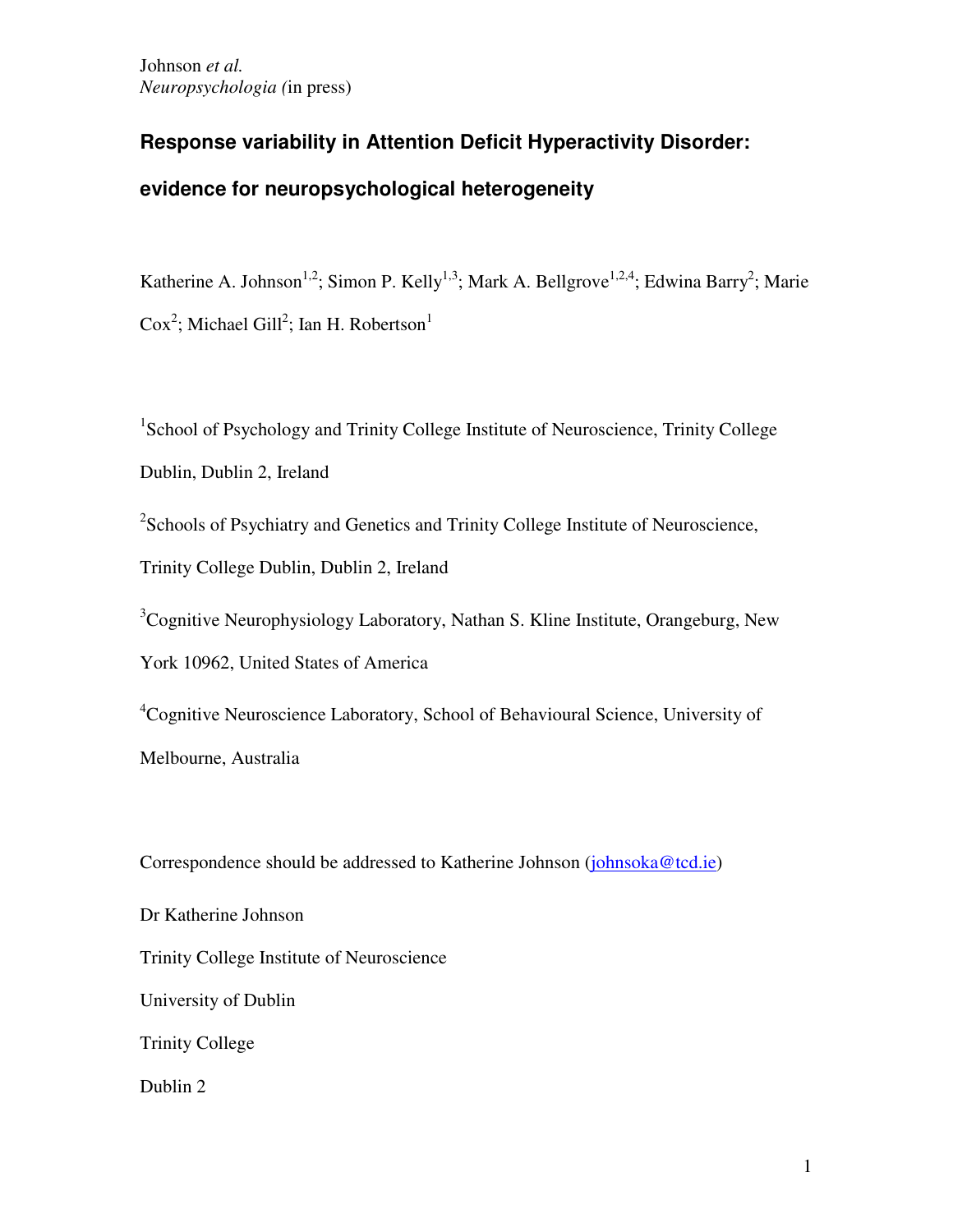Ireland

Tel: +353 (0) 1 608 8569

Fax: +353 (0) 1 671 2006

**Running head:** Response variability in ADHD

**Shortened title:** Response variability in ADHD

**Key words:** Sustained attention; response time; fast Fourier transform; frontal cortex;

endophenotype

Abstract word length: 206

Paper word length: 5000

Number of figures: 4

Number of tables: 1

Number of supplementary materials: 0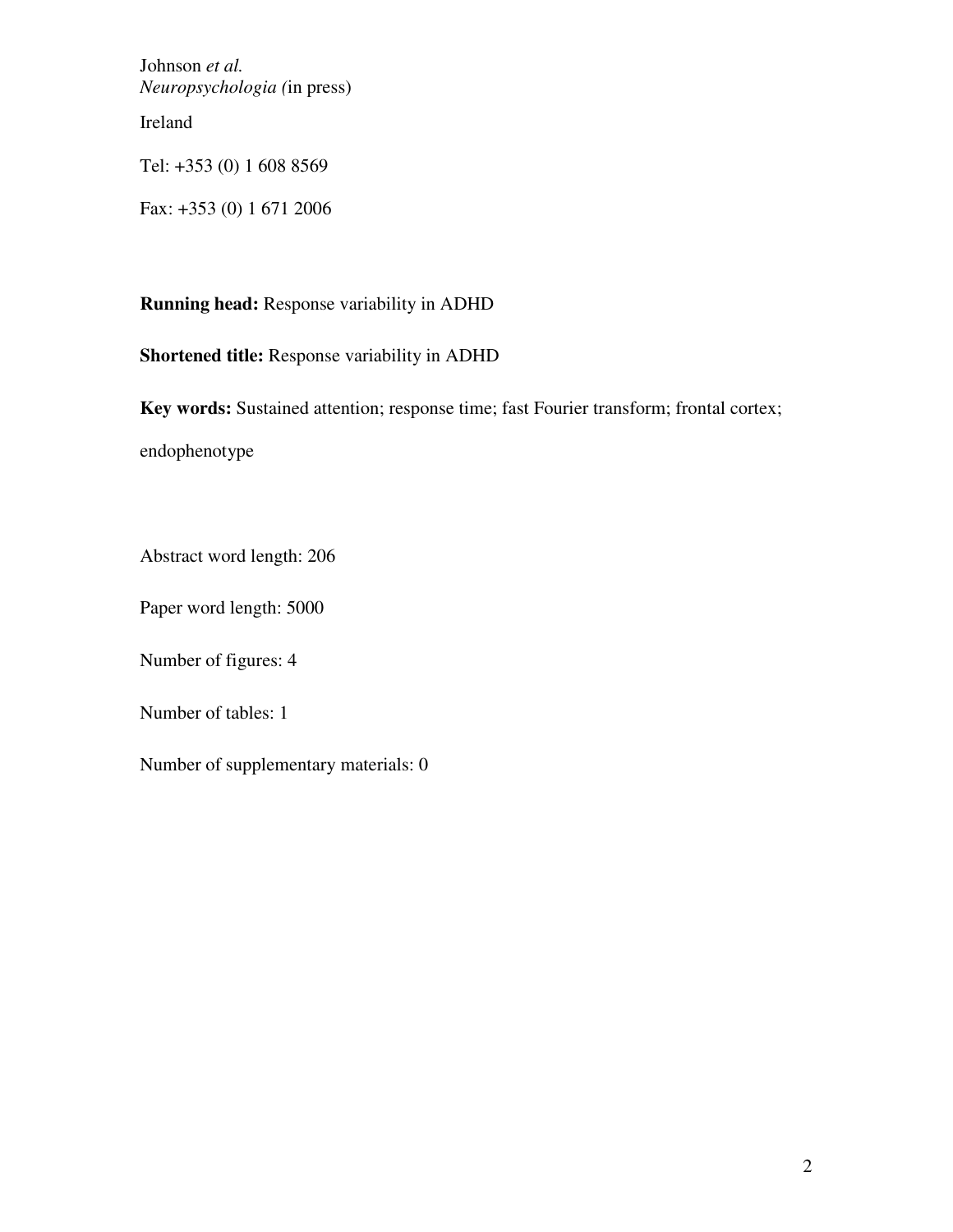# **Abstract**

Response time (RT) variability is a common finding in ADHD research. RT variability may reflect frontal cortex function and may be related to deficits in sustained attention. The existence of a sustained attention deficit in ADHD has been debated, largely because of inconsistent evidence of time-on-task effects. A fixed-sequence Sustained Attention to Response task (SART) was given to 29 control, 39 unimpaired and 24 impaired ADHD children (impairment defined by the number of commission errors). The response time data was analysed using the Fast Fourier Transform, to define the fast-frequency and slow-frequency contributions to overall response variability. The impaired ADHD group progressively slowed in RT over the course of the 5.5 minute task, as reflected in this group's greater slow-frequency variability. The fast-frequency trial-to-trial variability was also significantly greater, but did not differentially worsen over the course of the task. The higher error rates of the impaired-ADHD group did not become differentially greater over the length of the task. The progressive slowing in mean RT over the course of the task may relate to a deficit in arousal in the impaired-ADHD group. The consistently poor performance in fast-frequency variability and error rates may be due to difficulties in sustained attention that fluctuate on a trial-to-trial basis.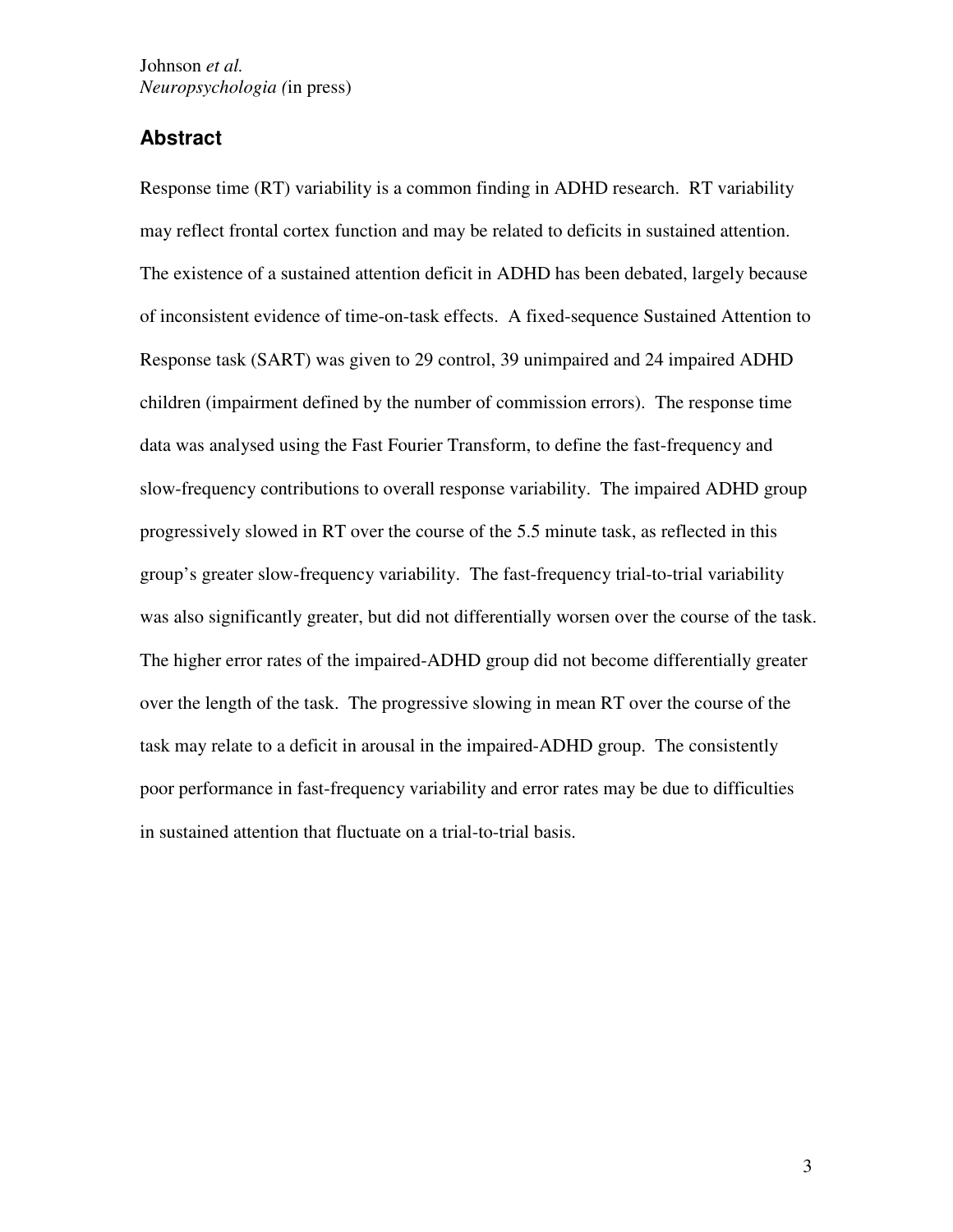## **Introduction**

Increased variability in response time (RT) performance on cognitive tasks is one of the most consistent findings in research into attention deficit hyperactivity disorder (ADHD) (Hurks et al., 2005; Leth-Steensen, King Elbaz, & Douglas, 2000). Increased RT variability is consistent with explanatory accounts of ADHD that emphasise sub-optimal energetic states (Sergeant, 2005) and deficient extinction processes (Sagvolden, Aase, Johansen, & Russell, 2005). Variability in RT has also been proposed as a possible endophenotype with the potential to index genetic vulnerability to the disorder (Castellanos & Tannock, 2002; Kuntsi & Stevenson, 2001). Two recent molecular genetic studies have reported associations between performance variability measured on tasks of sustained attention and the 10-repeat allele of a variable number of tandem repeats (VNTR) within the dopamine transporter gene (DAT1) in ADHD (Bellgrove, Hawi, Kirley, Gill, & Robertson, 2005; Loo et al., 2003). These studies are noteworthy as the dopamine transporter is the main site of action of methylphenidate (MPH) and treatment with MPH reduces performance variability in ADHD (Castellanos et al., 2005). Recent neuropsychological lesion studies and functional brain imaging have demonstrated that increased intra-individual variability is not a simple consequence of general brain dysfunction, but may be related to the functioning of the frontal cortex and in particular the dorsolateral areas (Bellgrove, Hester, & Garavan, 2004; Stuss, Murphy, Binns, & Alexander, 2003). These lines of evidence support the contention that increased intra-individual variability is a manifestation of fluctuating top-down attentional control (Barkley, 1997; Stuss et al., 2003). Castellanos and colleagues recently suggested that catecholaminergic deficiency may impair top-down control, thus giving rise to relatively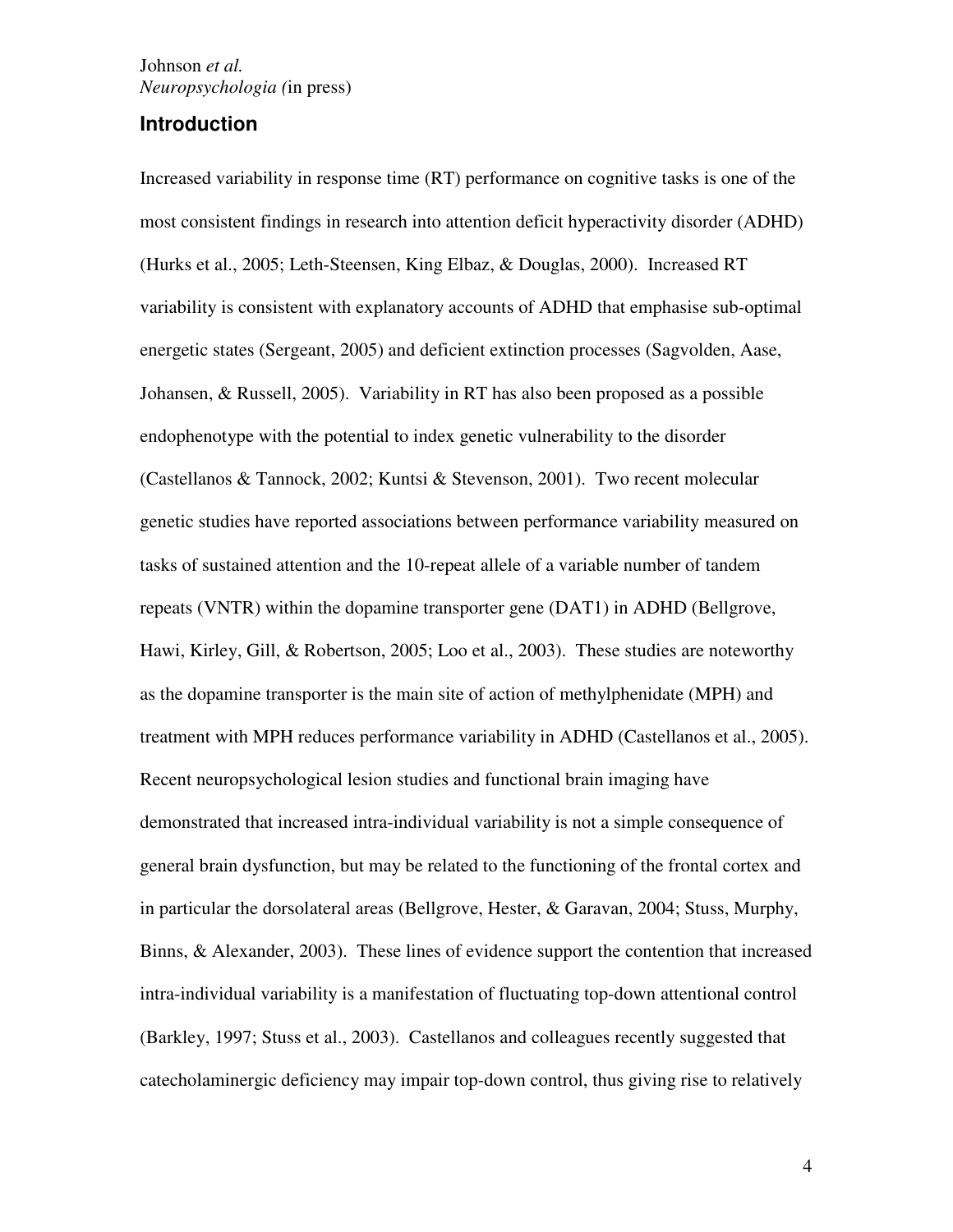frequent lapses of attention, as indexed by greater variability, which may underpin deficits such as sustained attention in ADHD (Castellanos et al., 2005).

The existence of a sustained attention deficit in ADHD remains controversial, in part because of the inconsistent demonstration of deficits in performance over the course of the task (time-on-task) (Heinrich et al., 2001; van der Meere, Shalev, Borger, & Gross-Tsur, 1995; van der Meere, Wekking, & Sergeant, 1991). Nevertheless, meta-analytic studies of neuropsychological function in ADHD demonstrate that deficits in sustained attention are of moderate to large effect size (Willcutt, Doyle, Nigg, Faraone, & Pennington, 2005). Neuropsychological heterogeneity within samples of children with ADHD (Nigg, Willcutt, Doyle, & Sonuga-Barke, 2005) has likely contributed to inconsistent reports of sustained attention deficits. The Sustained Attention to Response Task (SART) (Robertson, Manly, Andrade, Baddeley, & Yiend, 1997) differs from traditional continuous performance tasks (CPTs), in that the response contingencies are reversed. Thus in the SART, the participant must withhold a response to an infrequent target, rather than respond. The CPT may provide a degree of exogenous support, as the rarity of the target captures attention. By contrast, withholding a response in the context of routine action, as is required by the SART, requires participants to adopt a controlled stance if they are to overcome the automatised act of button pressing. This demand is particularly apparent in a fixed-sequence version of the task, in which the digits 1-9 are presented in a predictable and repeating sequence and the subject is simply required to withhold their action to the 3. Performance on this predictable but repetitive task is prone to rapid automatisation. Imaging studies of this task find robust activation within rightlateralised frontoparietal attentional networks (Manly et al., 2003) that are thought to be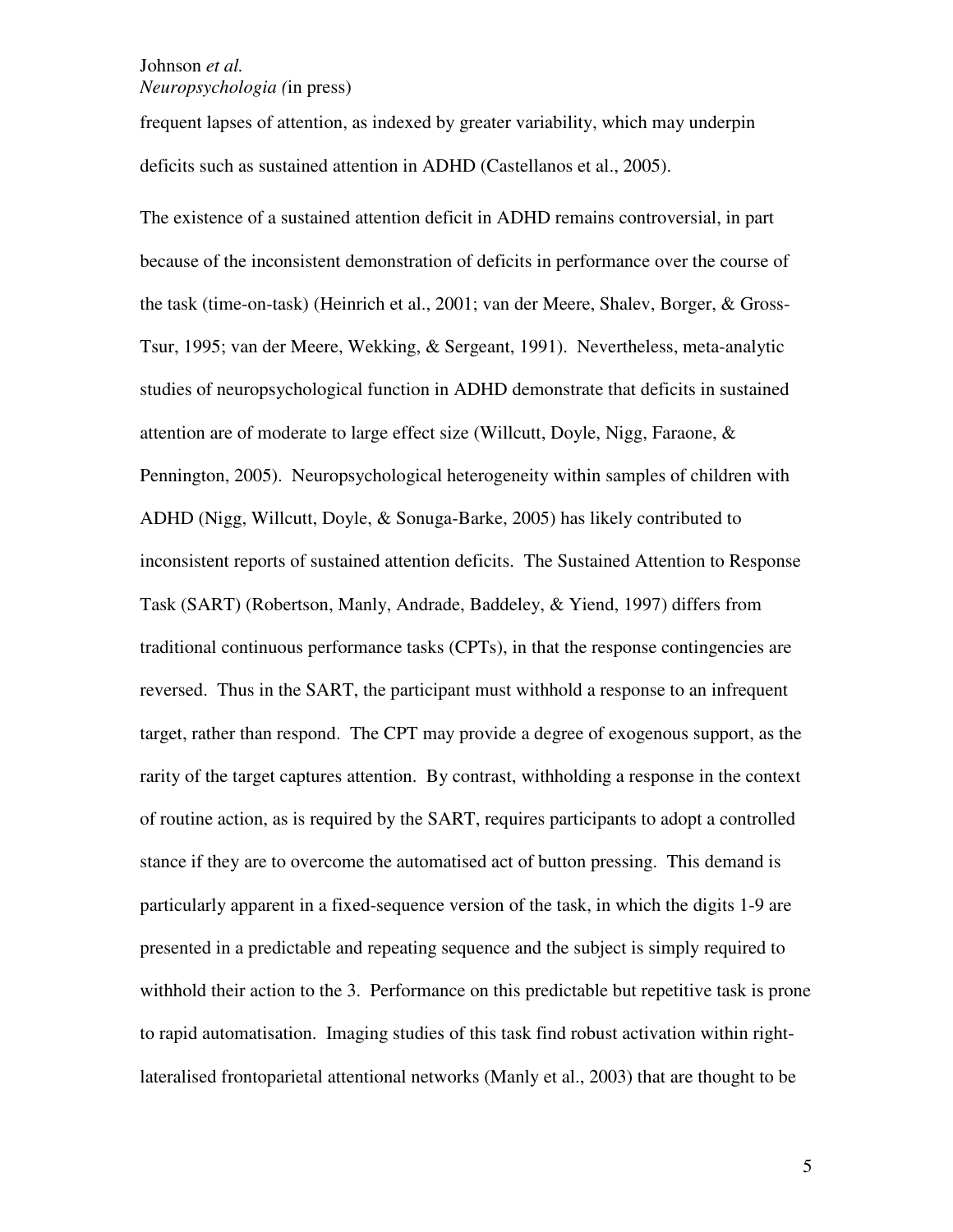dysfunctional in ADHD (Silk et al., 2005; Sowell et al., 2003). Not surprisingly, a number of studies have indicated that children with ADHD have manifest difficulties on different versions of the SART (O'Connell, Bellgrove, Dockree, & Robertson, 2004; Shallice et al., 2002). Performance on the SART has been linked to allelic variation within a number of catecholaminergic candidate genes for ADHD (DAT1)(Bellgrove, Hawi, Kirley et al., 2005), (DRD4) (Bellgrove, Hawi, Lowe et al., 2005).

Castellanos *et al* recently proposed a novel method for analysing RT data in order to capture any periodic patterns that may exist within the moment-by-moment fluctuations in response time performance in ADHD (Castellanos et al 2005). The analysis technique employed – the fast Fourier transform (FFT) – provides an alternate view of a series of RT data. It measures the power of periodic changes in RT at different temporal frequencies, or in other words, the degree to which periodic patterns of a certain timescale exist within the RT data series (see Figure One for further explanation). Applied to RT data, any periodically recurring patterns of responding within the data series are manifest as peaks of power at particular frequencies. Importantly, all information contained in the original RT time series remains after the FFT transformation. For instance, integrating power over the entire frequency range (by calculating the area under the spectrum) equates to the overall variance in the data, i.e., the square of the standard deviation of RT. Thus breaking up the frequency range into sections enables the measurement of components of variability defined by specific time-scales.

In the study of Castellanos *et al*, the ADHD children showed significantly more variability in reaction time within the frequency range 0.02-0.07 Hertz (Hz), compared with the controls, as measured by FFT power within this range. Frequencies slower than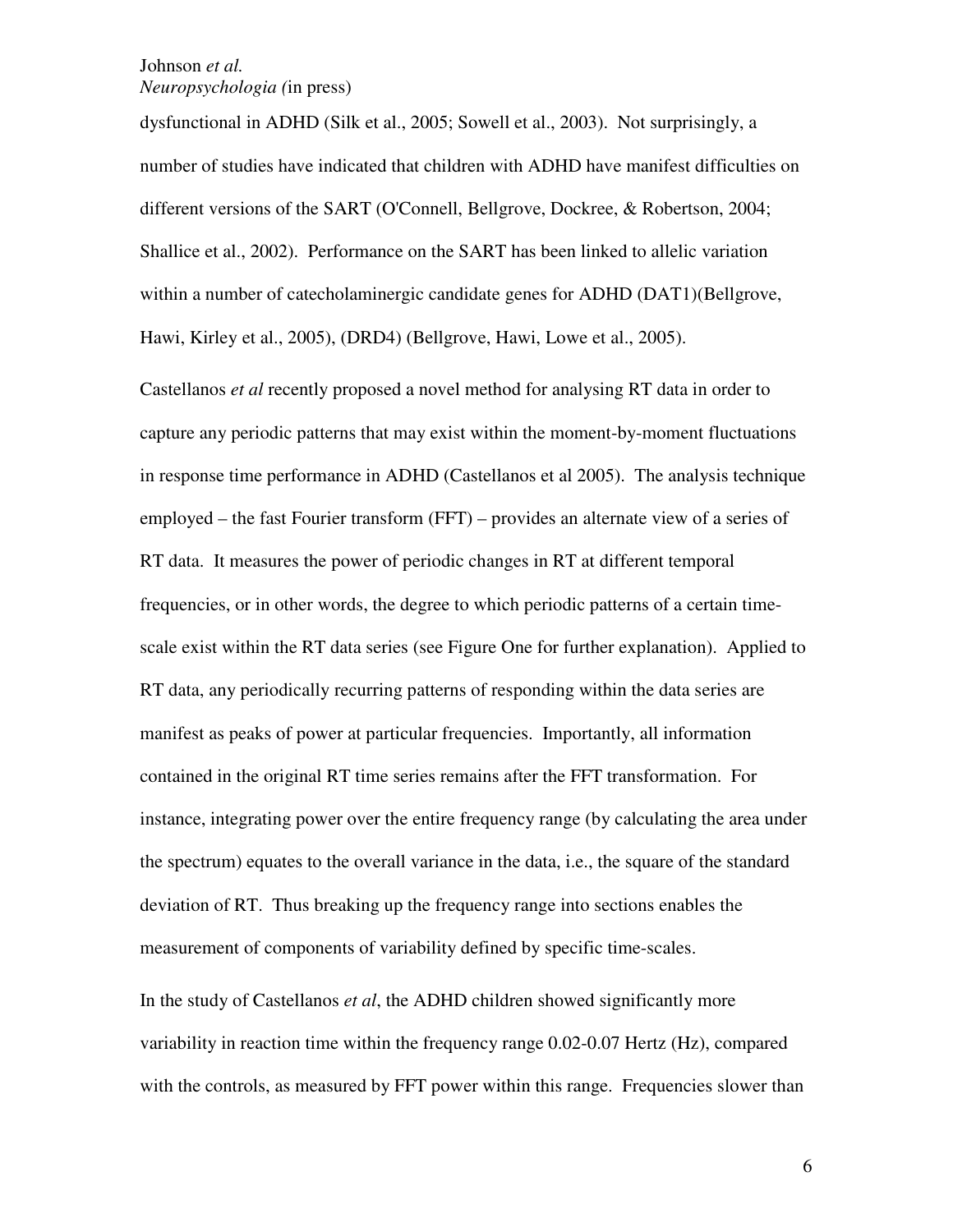0.03 Hz were removed from the data using a methodology to smooth the data (detrending using cubic splines). Thus more gradual components of variability, including incidences of slowing of RT over the task block, were not examined.

In the present study using the SART, we sought to extend the principle of variability analysis through spectral techniques and thus further explore the underlying nature of RT variability in ADHD. RT data on the fixed sequence SART is highly suitable for FFT analysis for several reasons. The repetitive structure and fixed ISI allows *a priori* characterization of discrete points and ranges on the frequency scale in terms of the behaviour underlying them; this deterministic structure allows valid group averaging and between-group comparisons. Also, the long duration of a SART block (225 trials, 5.5 min) affords the examination of very low frequencies, encompassing slow cycles or even gradual, incremental slowing or speeding over the course of the task. This ability to separate types of variability according to temporal characteristics is what distinguishes the FFT analysis from traditional measures of mean and standard deviation of RT. Moreover, these newer techniques may yield potentially interesting measures for use in molecular genetic studies of ADHD.

SART RT variability may be broken down into three components. (1) Gradual variability, which has a slow temporal characteristic; (2) Trial-to-trial variability, which has a fast temporal characteristic; and (3) Sequence-specific variance, which is a measure of the consistency and distinctiveness of a particular RT pattern. Slow and fast variability and sequence-specific variance are readily measurable from the FFT spectrum. In contrast, variability measured simply as standard deviation over a task run represents the combined influence of these components but provides no indication of relative contributions.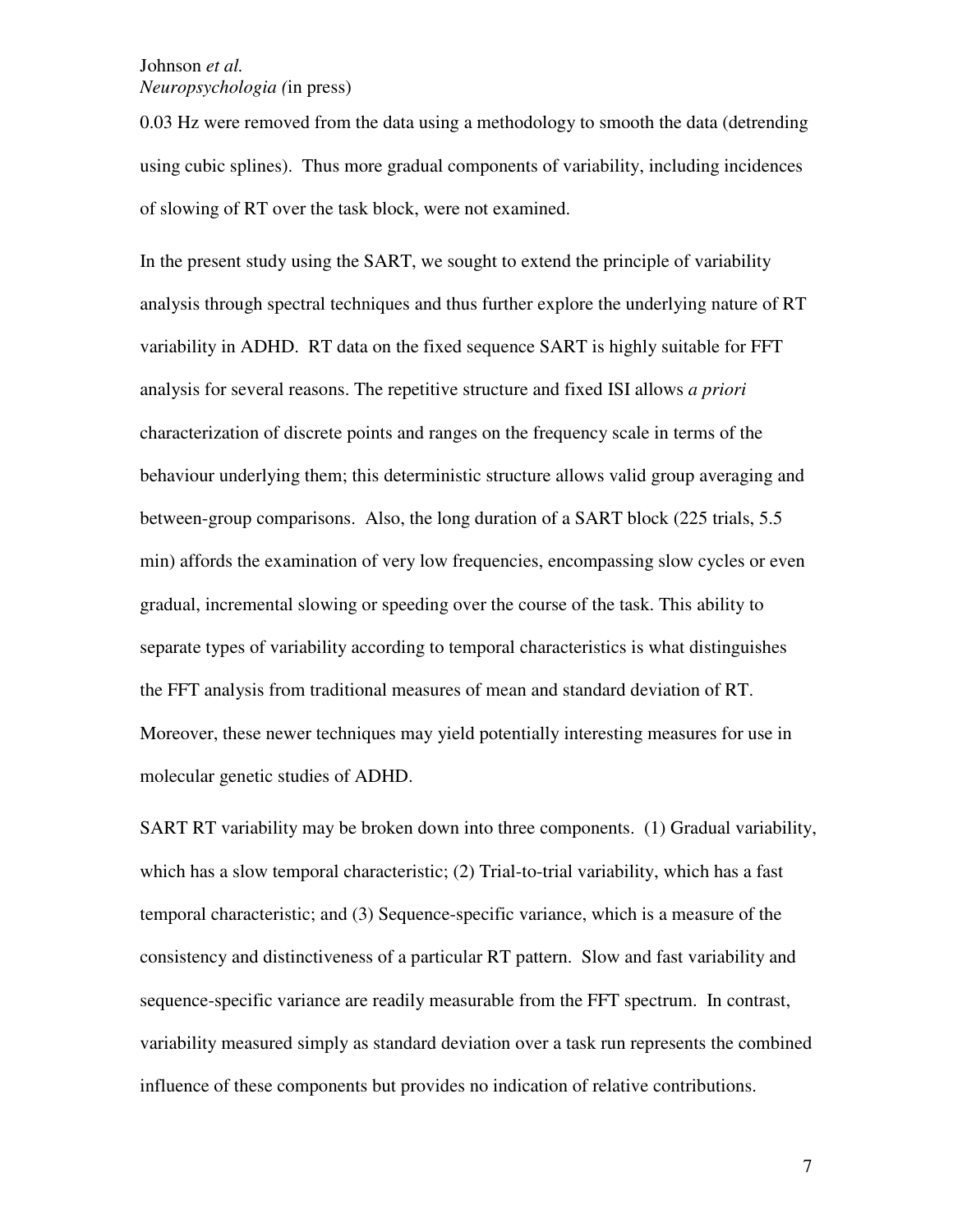It has been suggested that fluctuating top-down control, as indexed by increased RT variability, may be a partial explanation for impaired sustained attention (Bellgrove, Hawi, Kirley et al., 2005; Castellanos et al., 2005; Stuss et al., 2003). Working from the hypothesis that neuropsychological heterogeneity within ADHD samples may conceal clinically important deficits, we adopted a heterogeneity reduction technique recently advocated by Nigg and colleagues (Nigg et al., 2005). Impairment on the SART was defined as a commission error score that was 1.5SD above the mean commission error rate for control participants. This cut-off is consistent with criteria used to define clinically significant impairment, in for example, inattention or hyperactivity/impulsivity. If a score was greater than 1.5 standard deviations (SD) from the control commission error rate - the primary index of sustained attention - the child was placed into an "impaired ADHD" subgroup. A score within 1.5 SDs of the control mean defined an "unimpaired ADHD" subgroup. It was of interest whether neuropsychologically impaired and unimpaired ADHD groups would differ from controls in terms of sustained attention and the spectral content of the time-series data, using measures of peak amplitude and area under broad portions of the power spectra.

### **Methods**

#### **Participants**

Twenty-nine control children (1 female, 2 left-handed) and sixty-three children with ADHD (10 females, 8 left-handed) participated in the study. There was no significant difference between the ages of the control children (age range  $9 - 15$  yrs; mean 11.2, SD 1.7 yrs) and the children with ADHD (age range 8 – 15 yrs; mean 11.3 yrs, SD 2.0 yrs).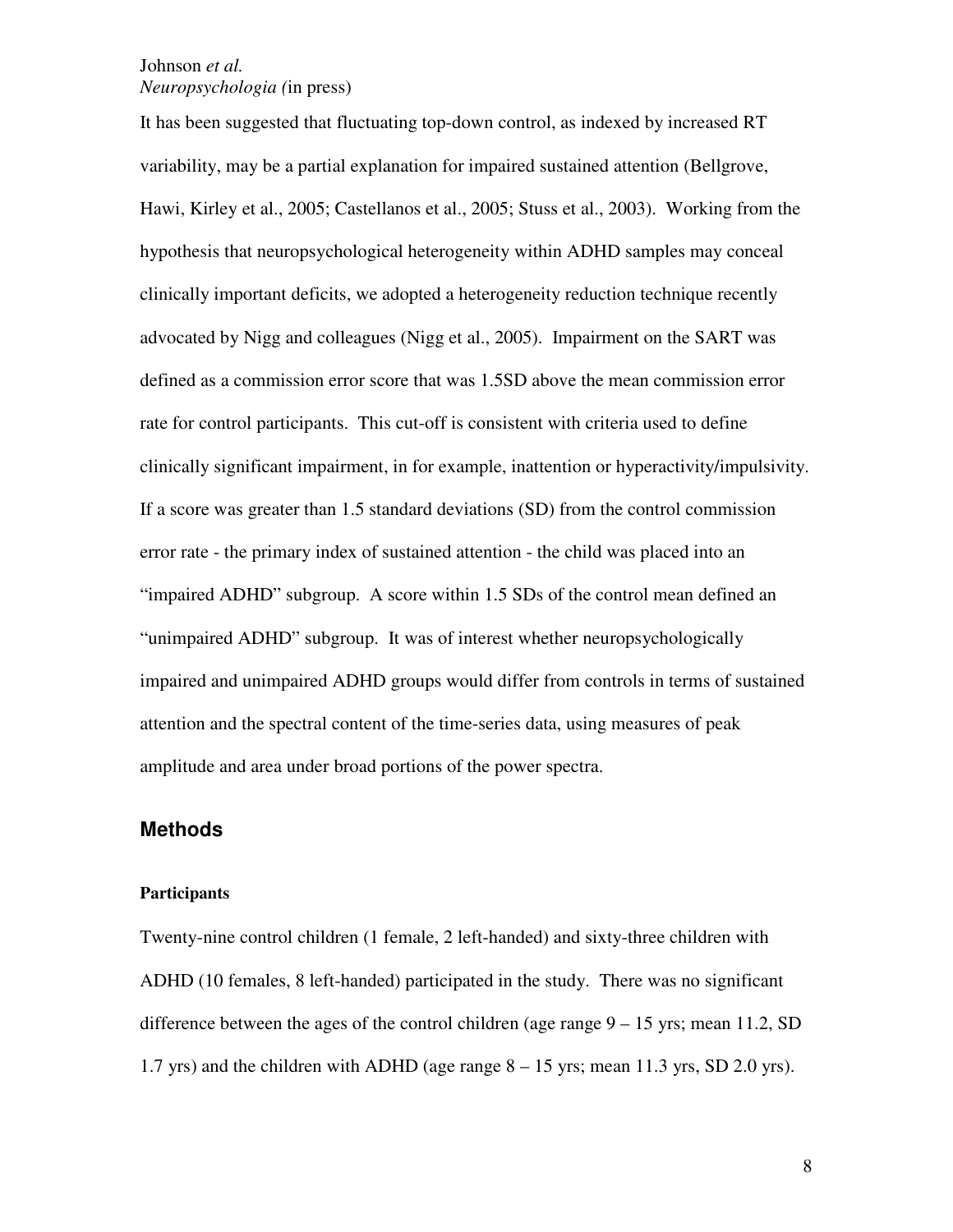Data from 22 ADHD children had previously been published (Bellgrove, Hawi, Kirley et al., 2005)

Exclusion criteria for participation in the study included known neurological conditions, pervasive developmental disorders, serious head injuries and below average intelligence (below 70 on the WISC-III). Control children were also excluded if they had first degree relatives with ADD or ADHD.

The ADHD participants were recruited as part of an ongoing genetic study (Kirley et al., 2002). Children with ADHD were either referred by consultant psychiatrists or recruited through support groups. Diagnosis was confirmed by psychiatrists using the parent form of the Child and Adolescent Psychiatric Assessment (CAPA) (Angold et al., 1995). All ADHD children met DSM-IV diagnosis for ADHD (American Psychiatric Association, 1995). Eighty-two percent of the ADHD participants had a diagnosis of ADHD combined type (ADHD-CT), 10% were of the ADHD inattentive type (ADHD-IN) and 8% were of the ADHD hyperactive type (ADHD-H). Fifty-four parents of the ADHD children completed the Conners' Parent Rating Scale – Revised: Long Version (CPRS-R:L)(Conners, 1997) (see Table 1). Forty-three percent of the children with ADHD met diagnostic criteria for oppositional defiant disorder and 18% met diagnostic criteria for conduct disorder. Any stimulant medication was withdrawn for at least 24 hours prior to testing. Intelligence levels of all children were measured using the WISC-III (Weschler, 1992). The control children were recruited from a number of Dublin schools. These schools varied widely in terms of the socio-economic status of the surrounding suburbs. Parental occupation was noted for 46 ADHD children and 28 control children and socioeconomic status was estimated using the occupation sub-scale of the Hollingshead Index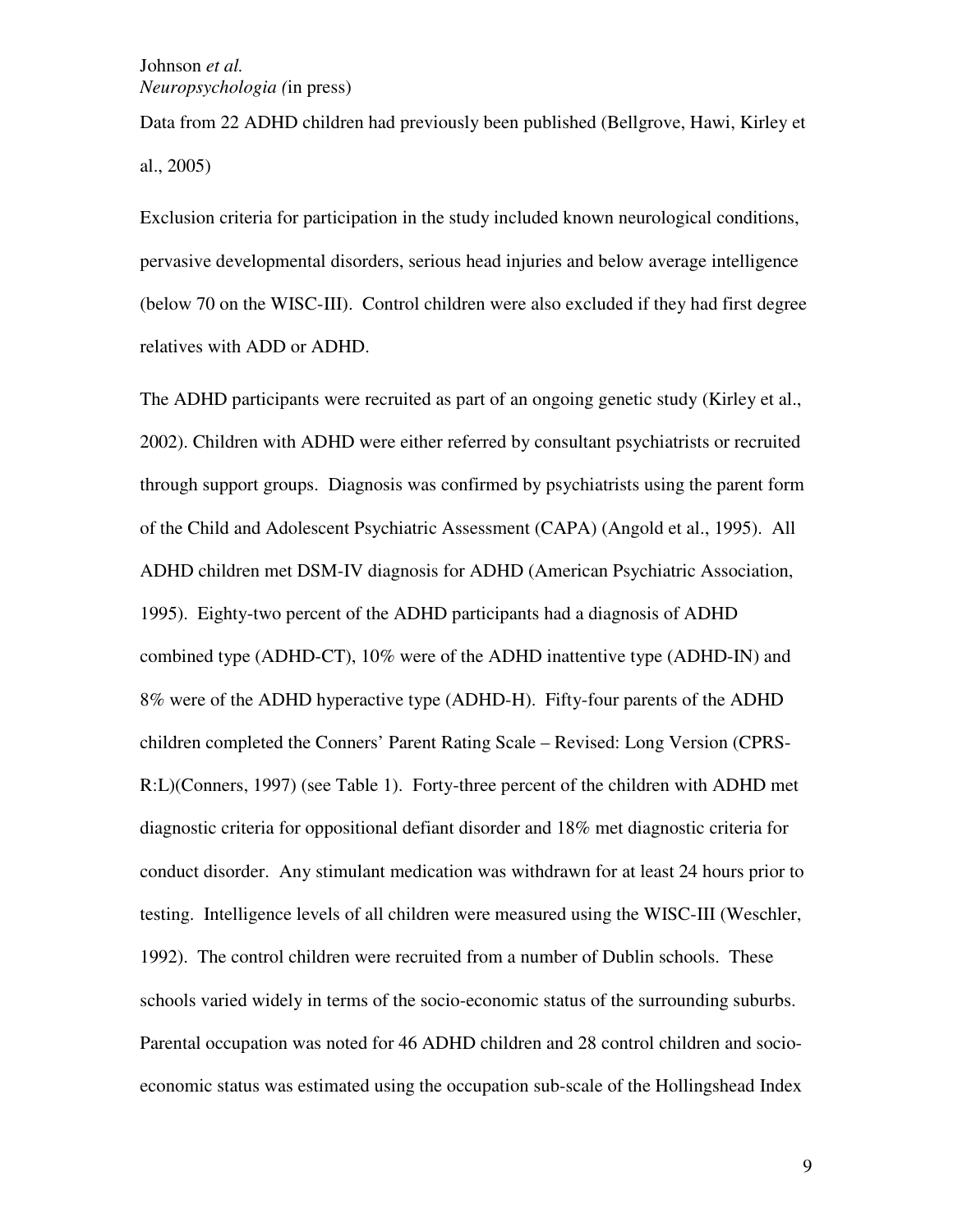of Social Position (Hollingshead, 1965). Consent was obtained from parents of all children and the experimental work was conducted under the approval of local ethical committees in accordance with the Declaration of Helsinki.

Insert Table 1 about here

#### **Apparatus and Procedure**

Participants were presented with a repeating fixed sequence of digits  $(1 – 9)$  on a laptop computer. A single digit appeared on the screen for 313 ms; a mask was then presented for 125 ms, after which a response cue (a bold cross) appeared for 63 ms, followed by a second mask for 375ms and a fixation cross for 563 ms. The total inter-stimulus interval was 1439 ms (digit onset to digit onset). Participants were instructed to respond, using a button press, to every digit (go-trial) except '3' (no-go trial). They were asked to respond when the response cue appeared on screen 125 ms after the digit was extinguished, or 438 ms from the start of the trial. The response cue was used to limit the impulsive response style of the ADHD children and to reduce any speed/accuracy trade-offs (Bellgrove, Hawi, Kirley et al., 2005). Participants performed 225 trials, representing 25 runs of the 1 to 9 sequence, lasting approximately 5.5 minutes.

#### **Data Analysis**

The 225 RTs per participant were analysed for errors of **commission** (responses made on the no-go digit 3), **omission** (non-responses on the go-trials). **Mean** and **standard deviation** of the RTs on the go-trials were calculated.

For each participant the sequence of 225 RTs was analysed using a fast Fourier transform (FFT). Grand average spectra were also calculated per group for descriptive purposes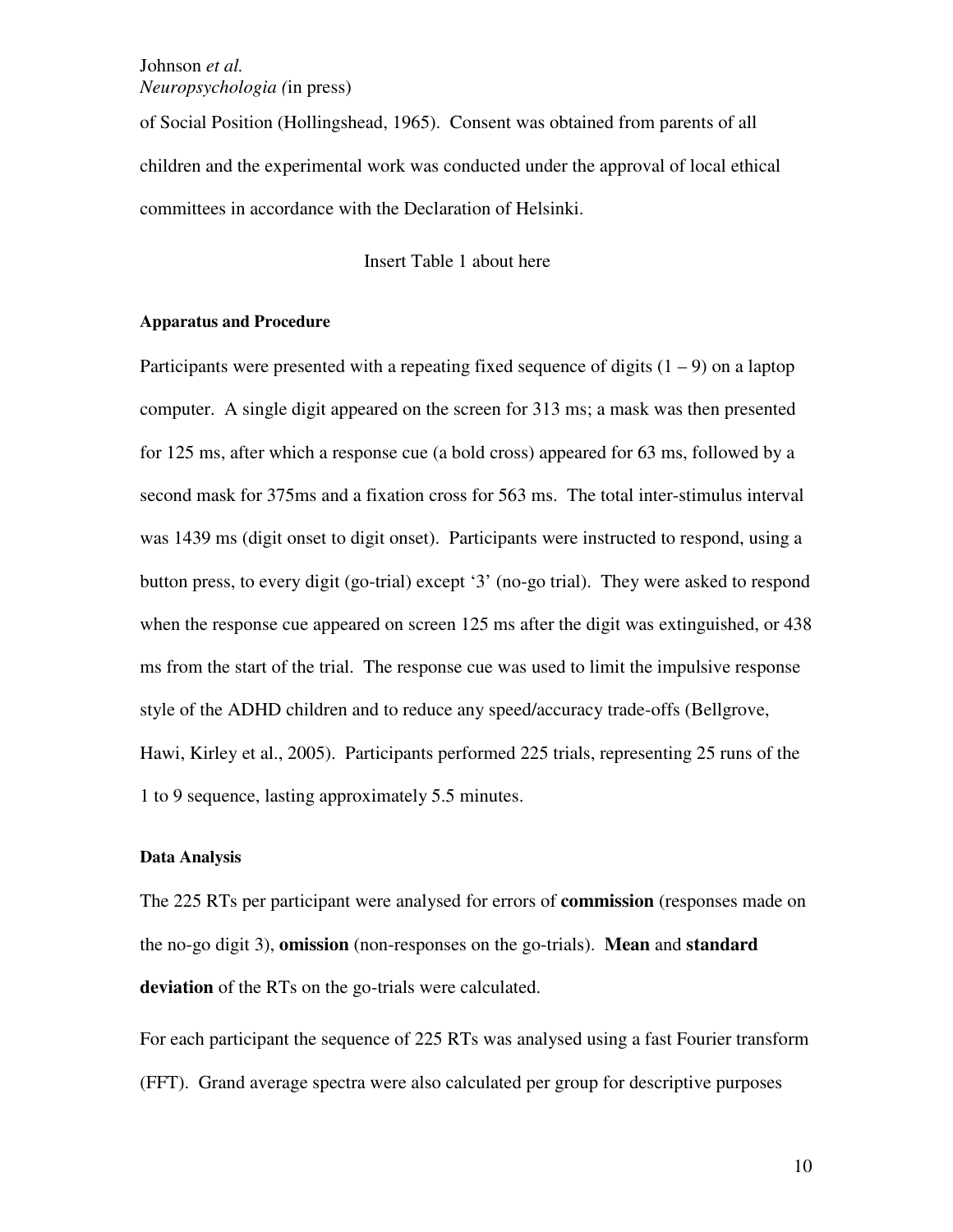(see Figure 1). Due to the natural 1-9 frequency of the predictable, fixed-sequence SART, meaningful interpretation of group averaged spectra could be made, as spectral peaks coincided across participants.

Data preparation for FFTs: To calculate the FFTs, a continuous stream of data was needed. RTs for the digit 3 were linearly interpolated from the RTs at digits 2 and 4. Similarly, RTs of less than 100 ms (errors of omission and extremely short responses) were replaced with values interpolated from the RTs of the preceding and following digits. For the fast-frequency area under the spectra (FFAUS) and principle SART peak analyses (see below), individual RT data were detrended, subtracting out any linear components, which were analysed separately. We reasoned that very low frequency shifts in the data might be related to meaningful gradual changes in response time over the course of the task (for instance, slowing in RT over the task). For this reason, linear detrending was employed rather than higher-order detrending that might involve cubic splines, as in (Castellanos et al., 2005)).

Data analysis of FFTs: The RT data were analysed according to Welch's averaged, modified periodogram method. The RT data were analysed both over the entire task (full-run) (225 data points per individual) and in a first-half of the SART task vs secondhalf analysis (half-by-half). The full time series was first divided into 7 segments of 75 data points, with an overlap of 50. Each segment was Hamming-windowed and zeropadded to length 450. The FFT was then calculated for each segment. For the full-run analyses, the FFT for each segment was averaged across the 7 segments to provide a spectrum per individual. For the half-by-half analysis, the first three FFT segments were averaged in the first half and the last four segments were analysed in the second half.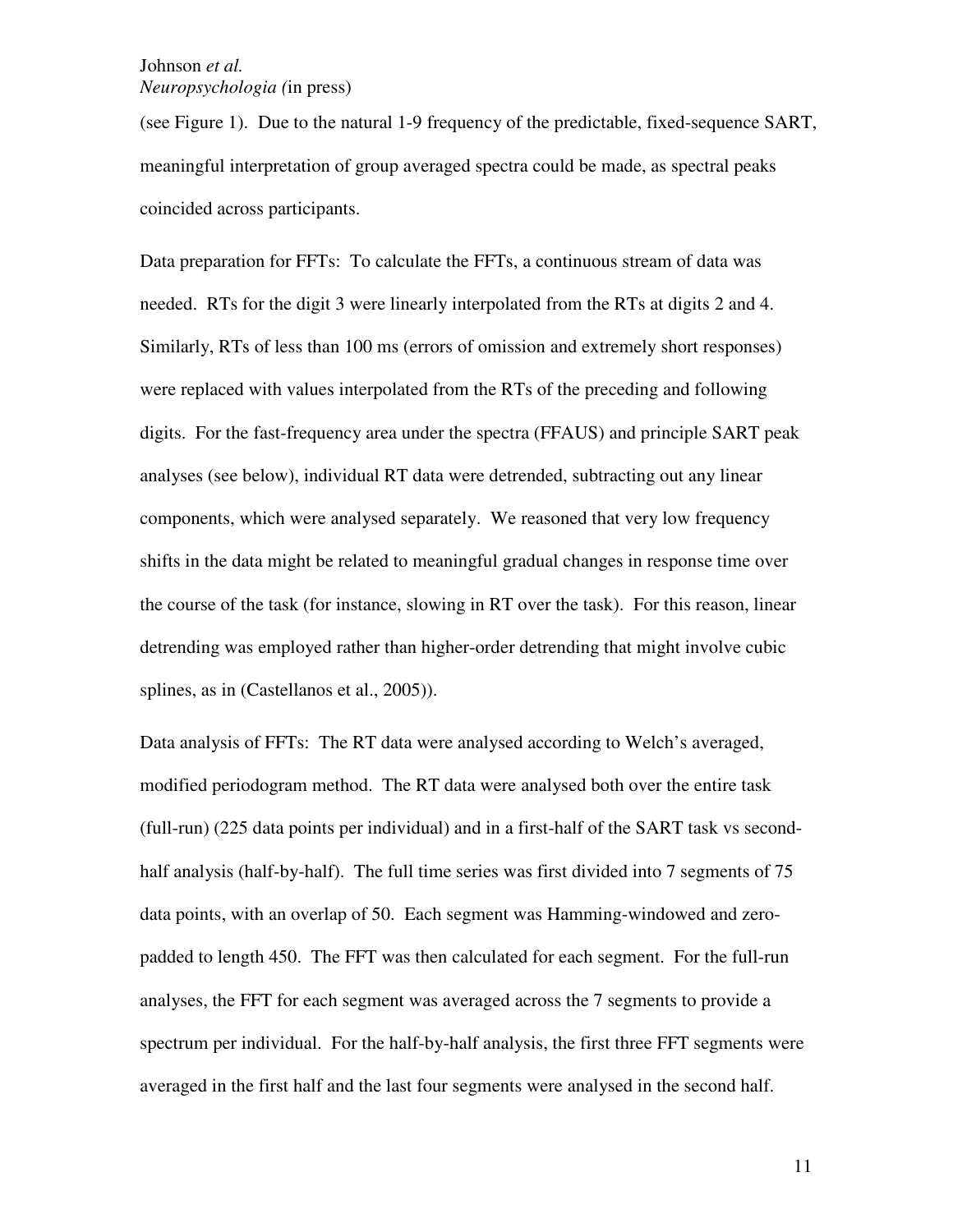Any segments of 75 data points where there were over 10 errors of omission (not necessarily occurring together) were excluded in the FFT. Subsequently, for the full-run analyses, 19 impaired-ADHD children, 37 unimpaired-ADHD children and 29 controls were included in the FFAUS and principle SART peak analyses. For the half-by-half analyses, the exclusion criteria left 16 impaired-ADHD, 36 unimpaired-ADHD and 28 controls in the analysis.

In relating measurements from the FFT spectra to components of variability, a distinction was made between variance arising from task structure (e.g. strategic speeding and slowing at particular points within the 1-9 sequence) and that arising from true variability not related to the sequence. The former is measured by taking the power at a discrete frequency in the spectrum, while the latter is measured by calculating the area under the spectrum (AUS) over a broad band of interest.

The AUS represents a measure of the 'power' or overall variance in the signal. Two forms of the AUS were calculated. The **FFAUS** encompassed all sources of variability faster than once per SART cycle (0.0772 Hz) (area under curve to the right of dotted line in Figure.1). Any trial-to-trial variability was captured in this calculation. The **Slow** 

**Frequency Area Under Spectra (SFAUS)** encompassed all sources of variability slower than once per SART cycle (area under curve to the left of dotted line in Figure.1). Any variability that occurred over any time period greater than one SART cycle was captured in this calculation. This measure captured any gradual change in variability. To ensure that all low frequencies were encompassed in the SFAUS, the time series was not divided into segments. Any subject who made more than 30 omission errors in total over the course of the task was eliminated from this analysis. Subsequently, 12 impaired-ADHD,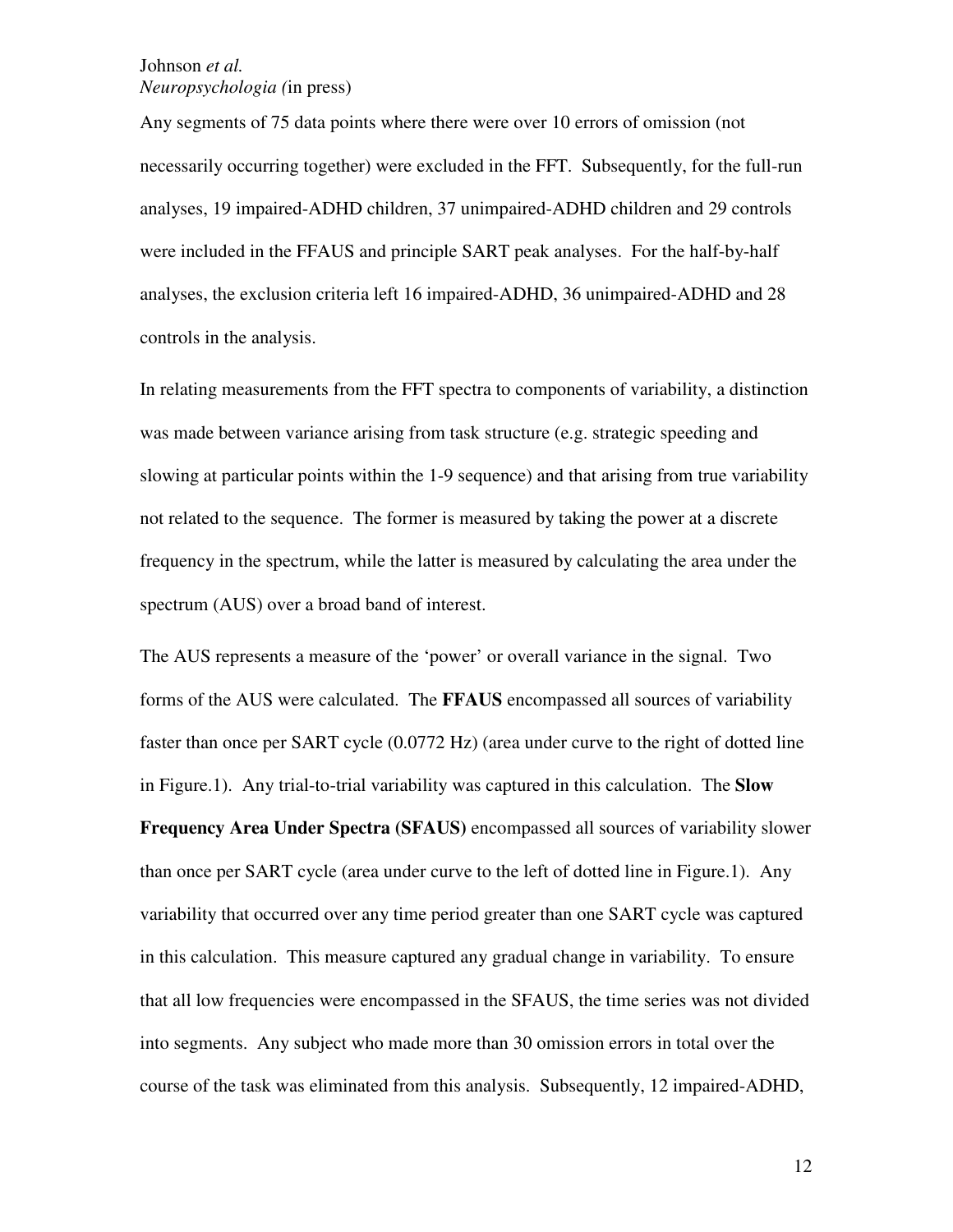32 unimpaired-ADHD and 29 control children were included in the SFAUS analysis. The data were not detrended in the SFAUS analysis, as the linear components of the RT variation over the entire task were of analytical interest. In a separate test, the linear component in isolation was analysed by fitting regression lines to the RTs of each participant using a first order polynomial fit (linear). The **slope of the regression line** was then calculated.

The peak power at a particular point in the spectra measures consistency and distinctness of a particular RT pattern. Healthy adult control subjects show a significant slowing in RT on digit 1 relative to digits 9 and 2 in preparation for the upcoming no-go response on the SART (Dockree et al., 2004). If this average pattern is consistently reproduced on every 1 – 9 sequence, we would expect to find a peak in the spectra at the **principle SART peak (PSP)** of 0.0772 Hz (reciprocal of 9 digits x 1.439 second inter-stimulus interval). The power of the PSP was calculated and divided by the FFAUS, normalising for trial-to-trial variability. This measure reflected any sequence-specific variance. These 8 dependent variables were calculated per participant and averaged per group. All measures were analysed using analysis of variance (ANOVA), *t*-tests, regression and Bonferroni-adjusted pair-wise comparisons where appropriate.

# **Results**

The criterion for subdividing the ADHD participants into impaired and unimpaired groups was a score of 1.5 SD above the control commission error mean (8.7 errors). Twenty-four ADHD children made over 8.7 commission errors (impaired-ADHD group) and 39 children made less (unimpaired-ADHD group). Using one-way ANOVAs, there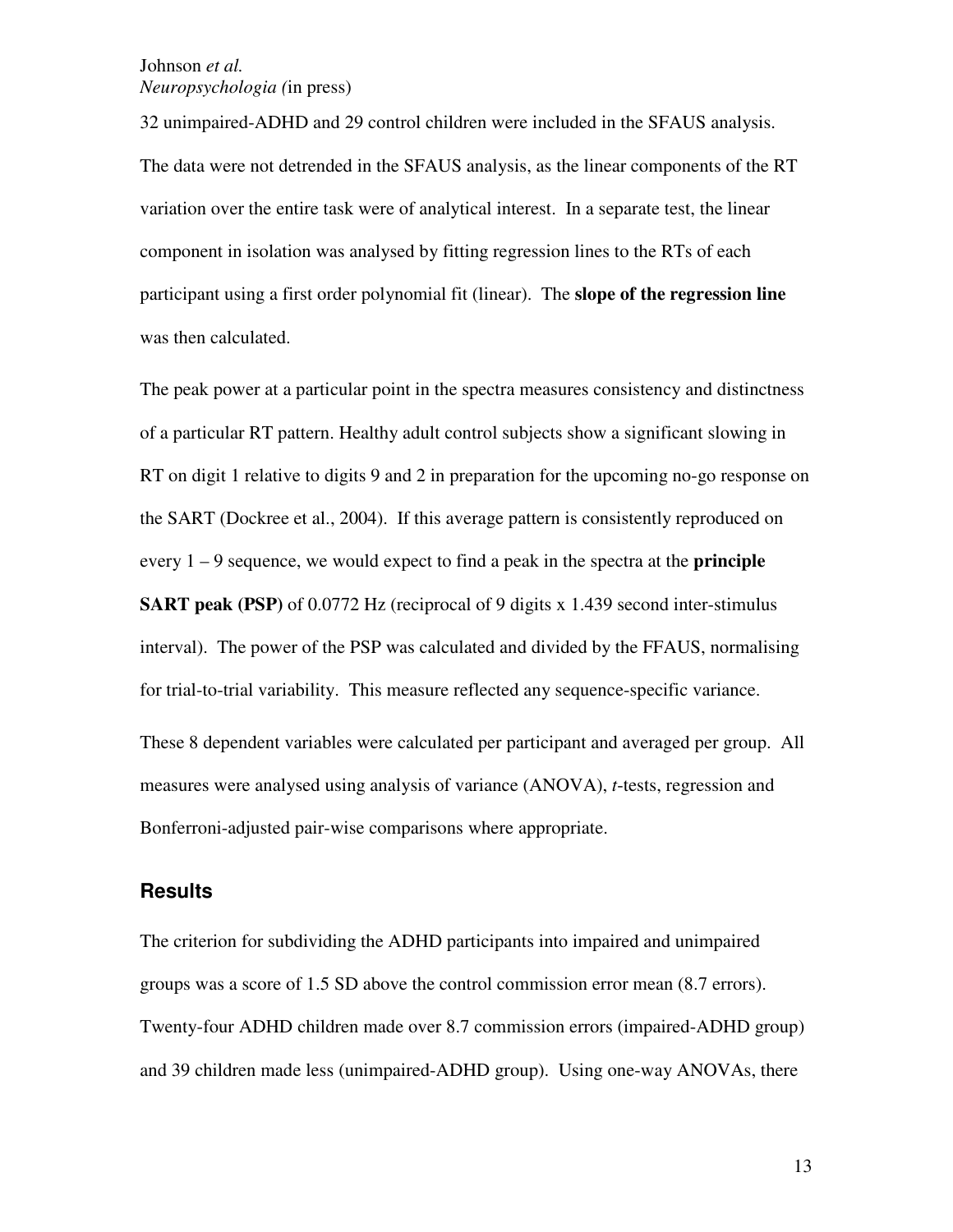was no significant difference between the impaired- (mean 89.8, SD 13.9), unimpaired-ADHD (mean 97.8, SD 15.1) and control (mean 96.7, SD 8.8) groups in terms of IQ. There was no significant difference in age between the impaired- (mean 10.8, SD 2.0 yrs), unimpaired-ADHD (mean  $11.7$ , SD  $2.0$  yrs) and control (mean  $11.3$ , SD  $1.7$  yrs) groups. There were no significant differences between the impaired and unimpaired ADHD children on the Conner's Parent's Rating Scale Global Index, Inattentive sub-scale or the Hyperactive sub-scale (see Table One). Most children in the impaired- and unimpaired-ADHD groups were diagnosed with the Combined-type ADHD. Using chi-square tests, the number of children in the impaired- and unimpaired-ADHD groups did not vary in terms of oppositional defiant disorder diagnosis or conduct disorder diagnosis. The control, impaired- and unimpaired-ADHD groups also did not differ in terms of socioeconomic class, as determined by the parental occupation sub-scale of the Hollingshead Index of Social Position (Hollingshead, 1965).

#### **Validity of the FFT-based model of variability**

The ability of the variability components derived from the FFT analysis (SFAUS, FFAUS and PSP) to predict SD of RT was analysed using linear multiple regression. A significant association was found between the three components and the SD of RT,  $[R^2 =$ 0.905 (adjusted  $R^2 = 0.901$ ); F(3,69) = 220.13, p < 0.001]. This suggests that the three components account for over 90% of the predicted value of the SD of RT.

#### **Linear Regression of RT**

The slope of the regression line, fitted to the RTs of each participant, was calculated and analysed with one-sample *t*-tests to test if the slope of the regression lines varied significantly from zero. Only the slope of the impaired-ADHD group (mean 4.4, SD 7.8)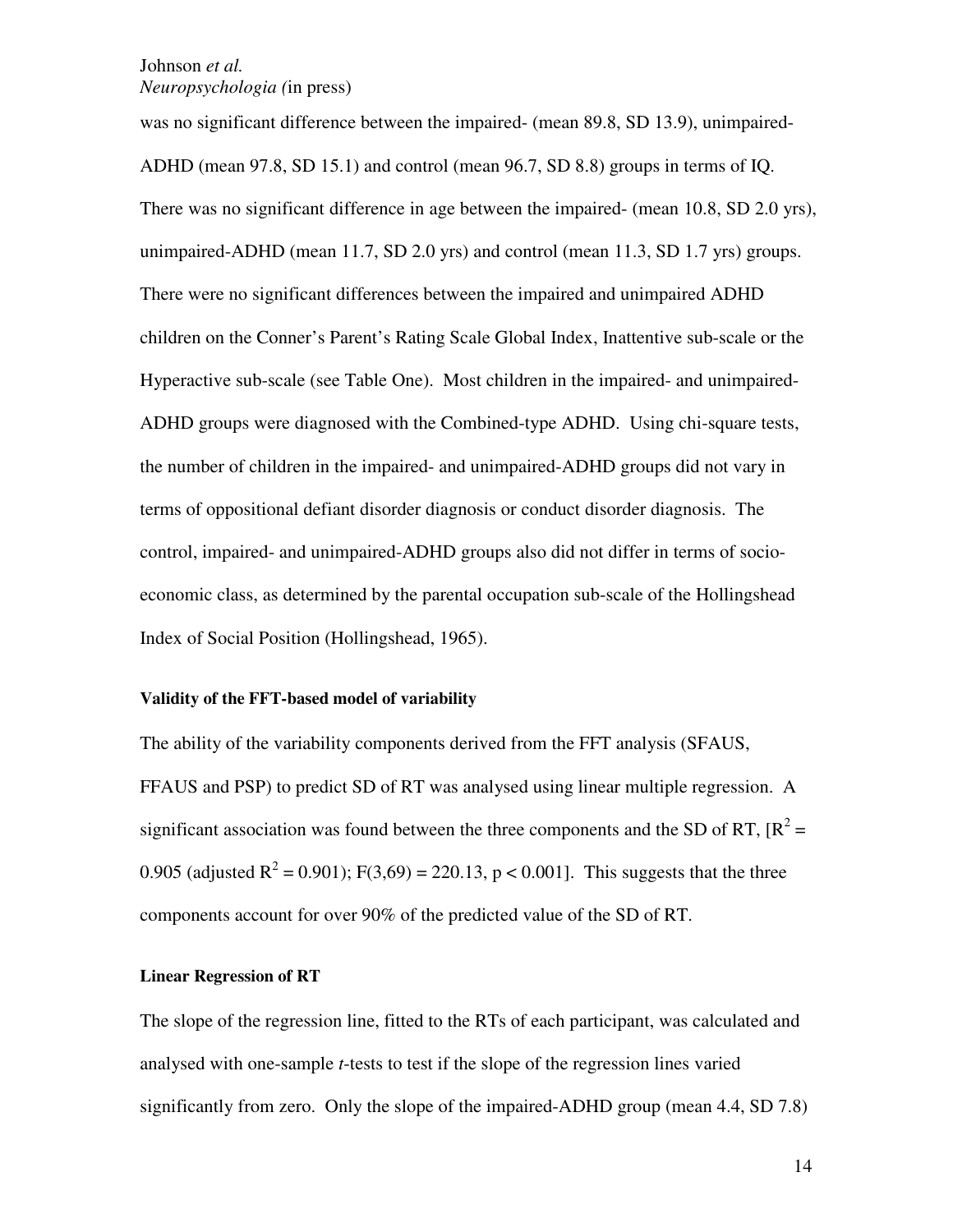was significantly different from zero  $[t(1,23) = 2.8, p < 0.01]$ , and this positive slope indicated a significant slowing in RT over the SART. The slope of the regression lines of the control group (mean 0.0, SD 5.2) and the unimpaired-ADHD group (mean 0.6, SD 5.7) were not significantly different from zero. To investigate if there was a difference in the slope of the regression lines between the three groups, a one-way ANOVA was calculated and a significant Group difference was found,  $[F(2,89) = 3.88, p < 0.024, \eta_p^2 =$ 0.08]. Pair-wise comparisons suggested that the mean RT regression slope of the impaired-ADHD group was significantly steeper than that of the control group  $(p < 0.034)$ and there was a trend towards a difference between the two ADHD groups ( $p > 0.063$ ). The unimpaired-ADHD and control groups did not differ significantly.

Insert Figure 1 about here

#### **Slow Frequency Area Under Spectra**

The group average FFT spectra are shown in Figure 1. Group averages of the SFAUS, specific for the frequency bands slower than one SART cycle, were calculated. A oneway ANOVA suggested a significant Group main effect,  $[F(2,70) = 4.90, p < 0.01, \eta_p^2 =$ 0.12]. Pair-wise comparisons suggested that the SFAUS of the impaired-ADHD group was significantly greater than that of the unimpaired-ADHD group ( $p < 0.08$ ), or control group (p=0.05). There was no significant difference between the control and unimpaired-ADHD groups.

#### **Mean RT**

The impaired-ADHD group (mean 455, SD 93 ms), the unimpaired-ADHD group (mean 456, SD 87 ms) and the control group (mean 467, SD 114 ms) did not differ significantly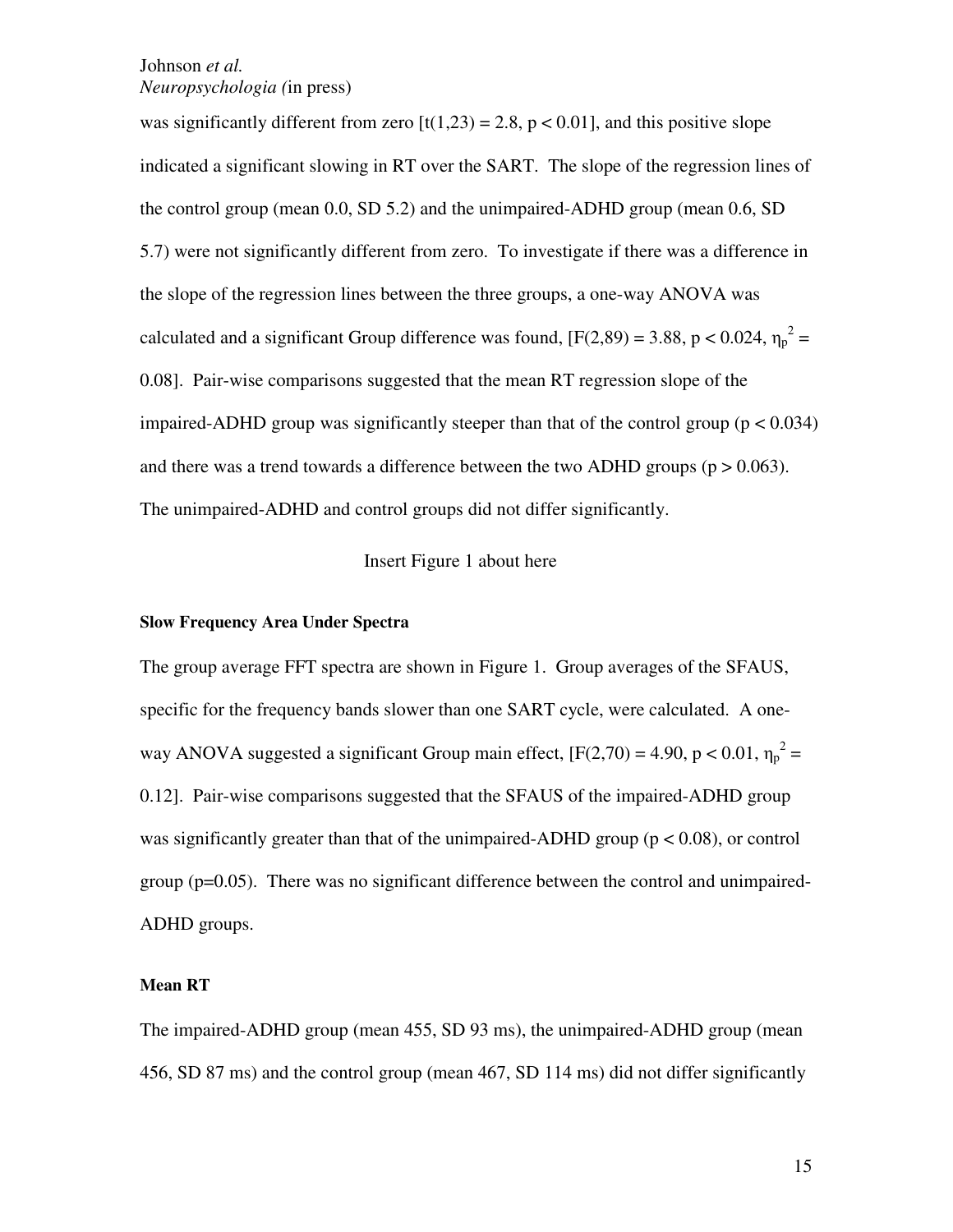in their mean RTs, when compared across the entire task. The group means were within the 63 ms response cue, demonstrating that participants complied with instructions. Since RT slowed over time for the impaired-ADHD group, the mean RT scores were calculated for the first and second halves of the task and analysed using a Group by Half two-way ANOVA (see Figure 2). The number of data points in each half were equated by eliminating the first 9 RTs arising from the task. There was a significant main effect for Half [F(1,89) = 10.4, p < 0.002,  $\eta_p^2 = 0.10$ ], which was modified by a significant Group by Half interaction,  $[F(2,89) = 6.5, p < 0.002, \eta_p^2 = 0.13]$ . There was no significant Group difference. Pair-wise comparisons showed that the interaction arose from the increase in mean RT for the impaired-ADHD group between the two halves of the SART task (1<sup>st</sup> half: mean 424, SD 90 ms; 2<sup>nd</sup> half: mean 483, SD 112 ms), (p < 0.001). This increase did not occur with the unimpaired-ADHD (mean 448, SD 94 ms; 460, SD 94 ms) and control groups (mean 467, SD 110 ms; 463, SD 125 ms). There were no other significant interactions.

#### Insert Figure 2 about here

#### **Standard Deviation of RT**

To investigate if variability in RT varied over the two halves of the task, the SD of RT scores were calculated for the first and second halves of the task. This was analysed with a Group by Half two-way ANOVA. Significant main effects of Group  $[F(2,89) = 13.1, p]$  $< 0.001$ ,  $\eta_p^2 = 0.23$ ] and Half were found [F(1,89) = 26.5, p < 0.001,  $\eta_p^2 = 0.23$ ]. These were modified by a significant Group by Half interaction [F(2,89) = 3.2, p < 0.044,  $\eta_p^2$  = 0.07] (see Figure 2). Pair-wise comparisons indicated that all three groups were significantly more variable in the second half and the impaired-ADHD group was always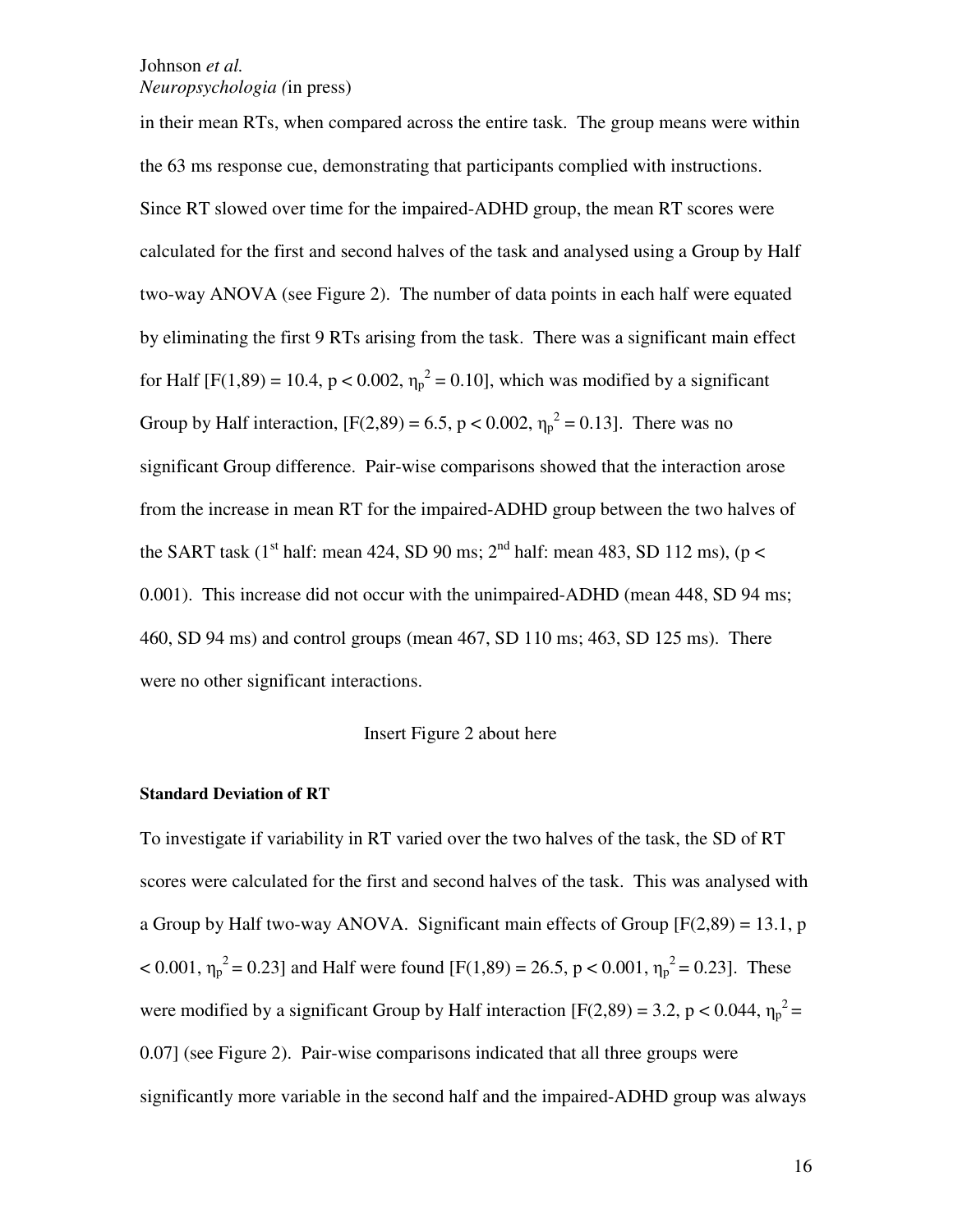more variable than the other two groups, which did not differ. The differential increase in variability in the second half of the impaired-ADHD group gave rise to the interaction.

#### **Fast Frequency Area Under Spectra**

The FFAUS was calculated for each half of the trial and compared using a Group by Half two-way ANOVA. A significant Half main effect was found  $[F(1,74) = 8.05, p < 0.006,$  $\eta_p^2$  = 0.10]. The RTs in the second half were significantly more variable than those in the first half. A significant Group main effect was found [F(2,74) = 5.69, p < 0.005,  $\eta_p^2$  = 0.13]. The impaired-ADHD group was significantly more variable than either the unimpaired-ADHD group ( $p < 0.025$ ) or the control group ( $p < 0.004$ ). The unimpaired-ADHD and control groups did not differ. No interaction was found. For all three groups, the level of fast variability increased in the second half of the task, but the impaired-ADHD group was not differentially more variable than the other groups in the second half.

#### **Sequence-specific variance (Principle SART Peak)**

The peak amplitude FFT for each half was calculated and compared using a Group by Half two-way ANOVA (half-by-half spectra are shown in Figure 3). A significant interaction was found between Half and Group  $[F(2,74) = 4.23, p < 0.018, \eta_p^2 = 0.10]$ . Pair-wise comparisons suggested that the interaction was driven by the greater peak amplitude of the impaired-ADHD group in the first (mean 4.2, SD 2.0), relative to second (mean 2.0, SD 1.3) ( $p < 0.005$ ) half. Neither the unimpaired-ADHD or control groups differed in their peak amplitudes between the two halves. There was no significant difference between the three groups in either the first or second halves ( $p > 0.05$ ).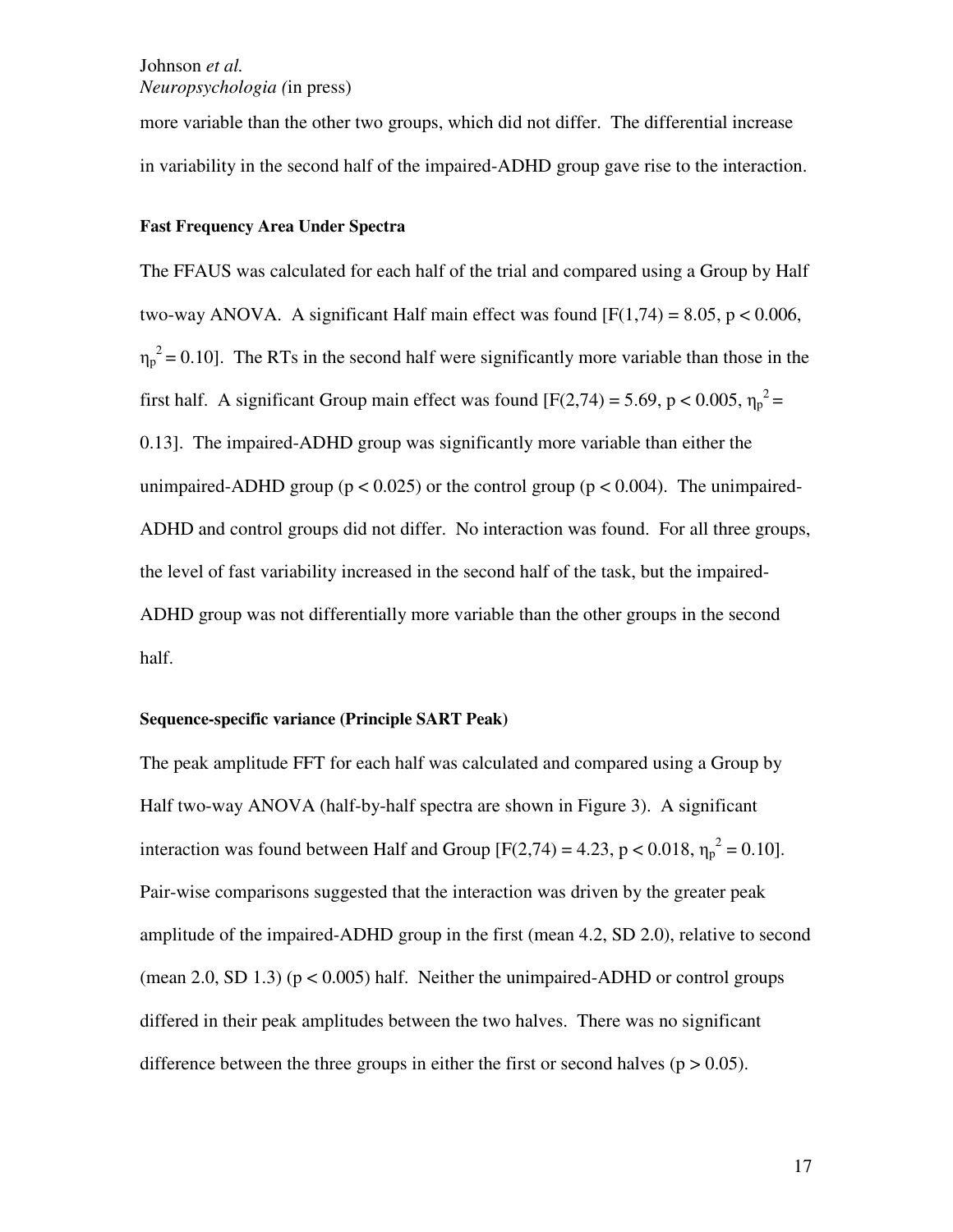#### Insert Figure 3 about here

To identify the pattern of responding to the SART task that corresponded to the PSP, the mean RT at each SART digit was calculated for the two halves of the task. As seen in Figure 4, the speeding on digit 2 was the most striking and common pattern amongst the three groups and the mean RT on this digit was analysed using a Group by Half two-way ANOVA. A significant Group by Half interaction was found  $[F(2,89) = 3.83, p < 0.025,$  $\eta_p^2$  = 0.08]. Pair-wise comparisons indicated that the mean RT at digit 2 for the impaired-ADHD group was significantly faster in the first half (mean 357 ms, SD 94) than the second half (mean 426 ms, SD 120),  $(p < 0.001)$ . The unimpaired-ADHD and control groups did not vary across the two halves. The mean RT on digit 2 of the impaired-ADHD group was significantly faster than that of the unimpaired-ADHD ( $p <$ 0.038) and control groups ( $p < 0.015$ ) in the first half. There was no difference between the groups in the second half.

#### Insert Figure 4 about here

The SD of RT on digit 2 was also analysed with a Group by Half two-way ANOVA. Significant Half and Group main effects were modified by a significant Group by Half interaction [F(2,89) = 3.67, p < 0.029,  $\eta_p^2$  = 0.08]. Pair-wise comparisons indicated that the SD of RT at digit 2 for the impaired-ADHD group was significantly more variable in the second half (SD 209, SD 122) compared with the first (SD 132, SD 71) ( $p < 0.001$ ). The unimpaired-ADHD and control groups did not vary across the two halves. There was no difference in SD of RT on digit 2 between the three groups in the first half. In the second half, the response variability on digit 2 of the impaired-ADHD group was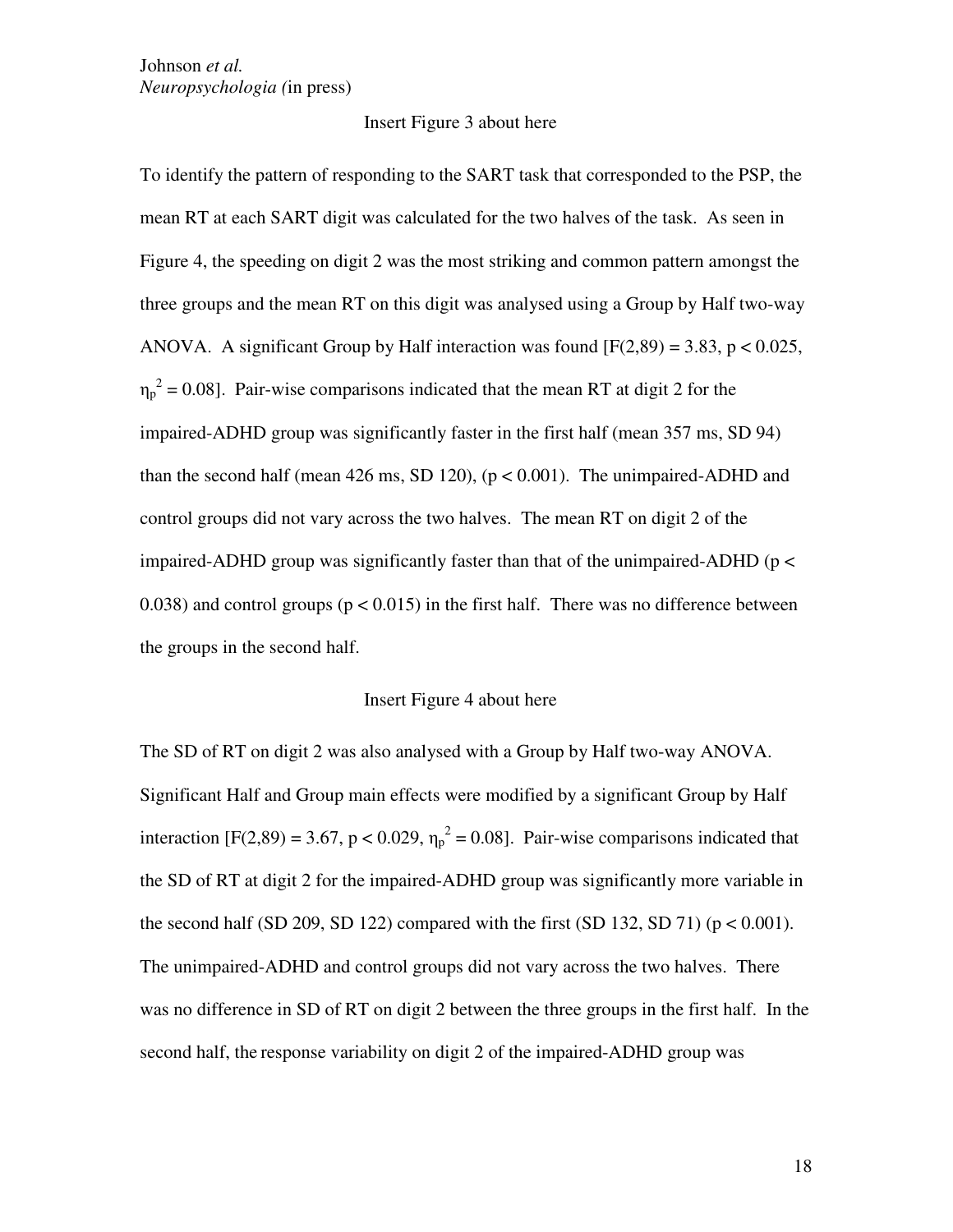significantly greater than the unimpaired-ADHD ( $p < 0.005$ ) and control groups ( $p <$ 0.013).

#### **Commission Errors**

The number of commission errors made in each half was analysed using a Group by Half two-way ANOVA. There was a significant main effect of Group for the number of commission errors made,  $[F(2,89) = 76.4, p < 0.001, \eta_p^2 = 0.63]$ , with the impaired-ADHD group (mean 6.1, SD 2.2) making significantly more commission errors compared with the unimpaired-ADHD (mean 2.3, SD 1.3) and control groups (mean 2.3, SD 1.6). The unimpaired-ADHD and control groups did not differ. There was also a significant main effect of Half,  $[F(1,89) = 7.04, p < 0.009, \eta_p^2 = 0.07]$ , with all groups making more commission errors in the second half (mean 3.6, SD 2.4) compared with the first half (mean 3.0, SD 2.4). There was no significant interaction.

#### **Omission Errors**

The number of omission errors was analysed in each half of the task. A significant Group main effect for omission errors was found,  $[F(2,89) = 17.0, p < 0.001, \eta_p^2 = 0.28]$ , with the impaired-ADHD group making significantly more omission errors (mean 8.8, SD 6.1) than the unimpaired- (mean 3.6, SD 5.6) and control groups (mean 2.1, SD 2.9). The unimpaired-ADHD and control groups did not differ. There was also a significant Half main effect,  $[F(1,89) = 6.9, p < 0.01, \eta_p^2 = 0.07]$ , with all groups making more omission errors in the second half (mean 5.1, SD 6.0) compared with the first half (mean 3.8, SD 5.5). There was no significant interaction.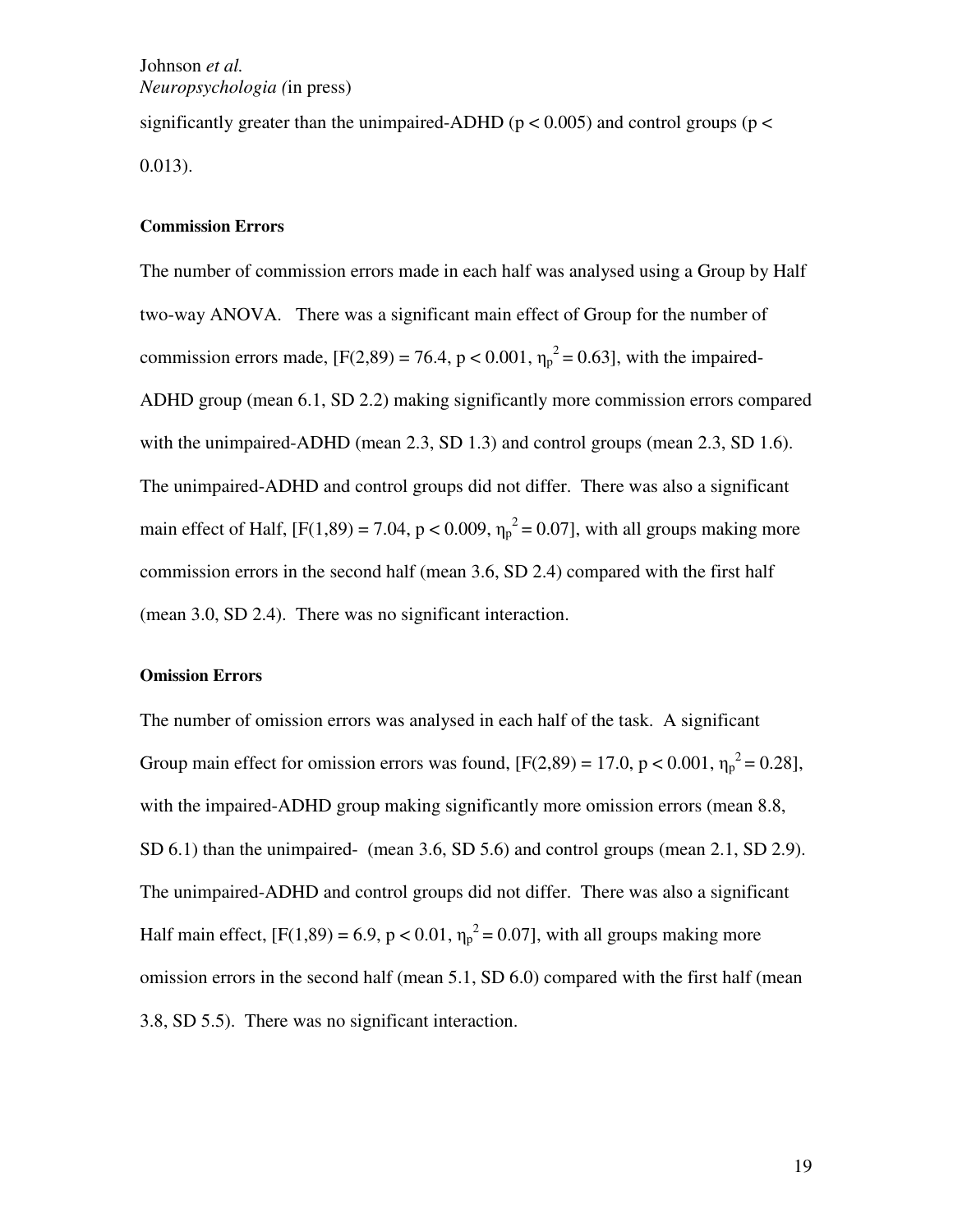#### **Clinical measures**

The three Conners' indices did not correlate significantly with any of the dependent measures.

## **Discussion**

The aim of this study was to investigate the nature of response variability on a sustained attention task in children with ADHD. By subdividing the ADHD group into impaired and unimpaired groups according to the level of commission errors made, a clear pattern of deficit in the impaired-ADHD group was discerned, enabling a deeper understanding of the nature of response time variability in ADHD. First, the impaired-ADHD group progressively slowed in mean RT performance over the 5.5 minute task (slope of linear regression, mean RT), whilst the unimpaired-ADHD and control groups kept a constant response time. The impaired-ADHD group showed greater variation in response time in the low frequency bands than the other two groups, as the power of the SFAUS was greater for this group. This variation is most likely due to the progressive slowing over the course of the task. We suggest that this progressive slowing reflects a deficit in arousal in the impaired-ADHD group. Second, all three groups became more variable as the task progressed (SD of RT in the two halves); however this difference was most distinct in the impaired-ADHD group. The response performance to digit 2 in the first and second halves (peak amplitude of PSP) is an excellent example of the impaired-ADHD group's slowing in RT and the increase in SD of RT over the course of the task (see Figure 4). Third, the impaired-ADHD group was always more variable in the fastfrequency trial-to-trial variability than the other two groups. All three groups became more variable as the task progressed, but the impaired-ADHD group did not become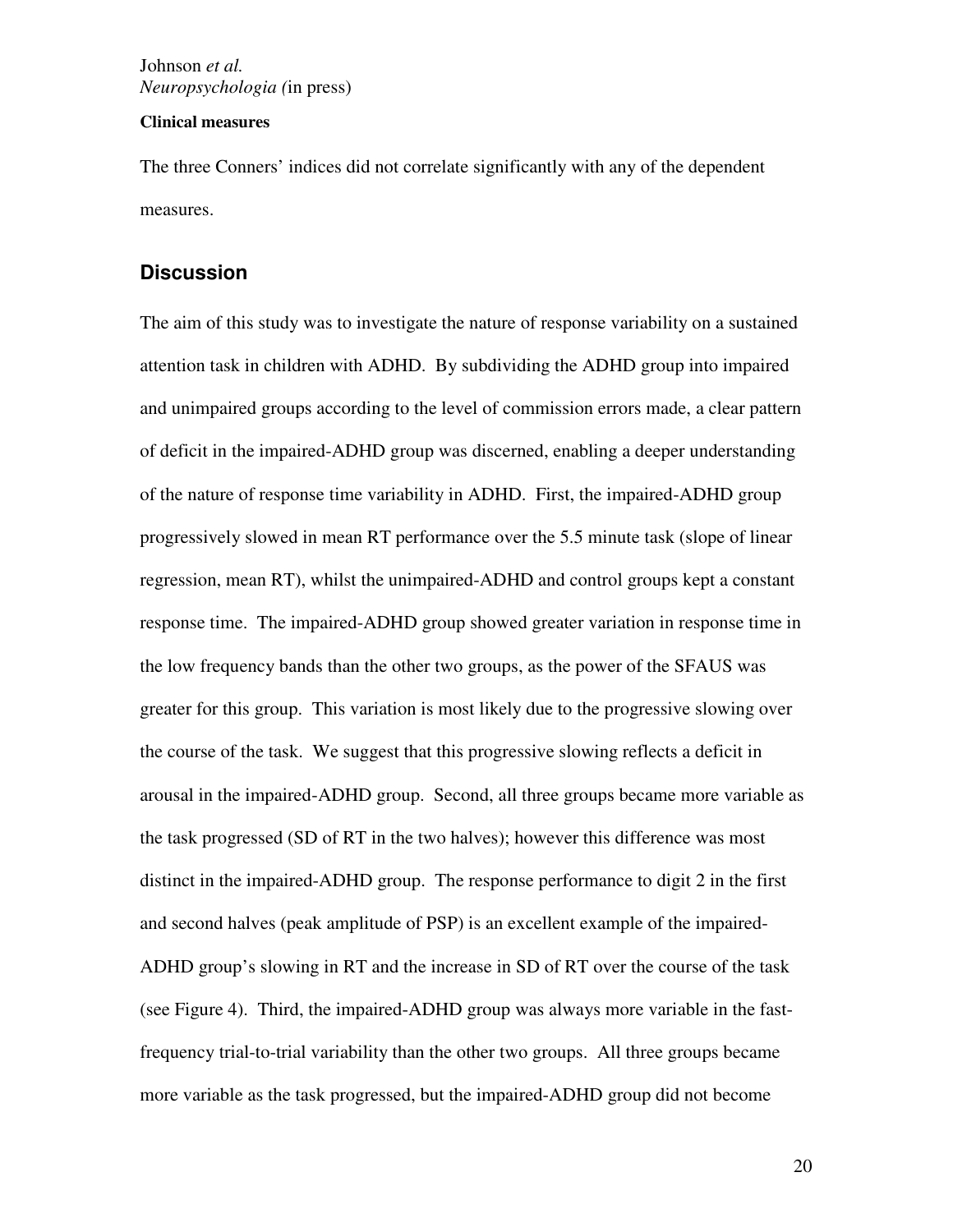differentially more variable. This result was mirrored in the error rates. The impaired-ADHD group always made more errors of commission (by definition) and omission than the other groups, demonstrating a robust sustained attention deficit. All three groups made more errors in the second half of the task, compared with the first half, but the error rates of the impaired-ADHD group did not differentially increase in the second half (no interaction). We suggest that the impaired-ADHD group demonstrated a deficit in sustained attention throughout the course of the task, which was not differentially influenced by a time-on-task or arousal effect. Overall, these results suggest that the impaired-ADHD group displayed two key deficiencies – an arousal deficit over the 5.5 minute task and a sustained attention deficit, demonstrated in fast, moment-to-moment variability. These results suggest that the application of FFT analysis techniques is informative and discriminative about the underlying nature of response variability in ADHD.

In terms of the current models of ADHD, the hypothesised arousal deficit is consistent with the cognitive-energetic (Sergeant, 2005) and dynamic developmental (Sagvolden et al., 2005) models of ADHD. The sustained attention deficit is consistent with the ADHD model of executive dysfunction (Barkley, 1997; Pennington & Ozonoff, 1996) and again the dynamic developmental model (Sagvolden et al., 2005). An anatomical basis for the arousal and sustained attention systems is discussed below.

Previous CPT studies with normal subjects have found a progressive increase in RT over long time periods (~ 60 minutes) (Paus et al., 1997). Studies on children with ADHD have been less conclusive. Some studies on CPT and sustained attention in children with ADHD have reported progressive slowing in RT over intermediate time periods (~14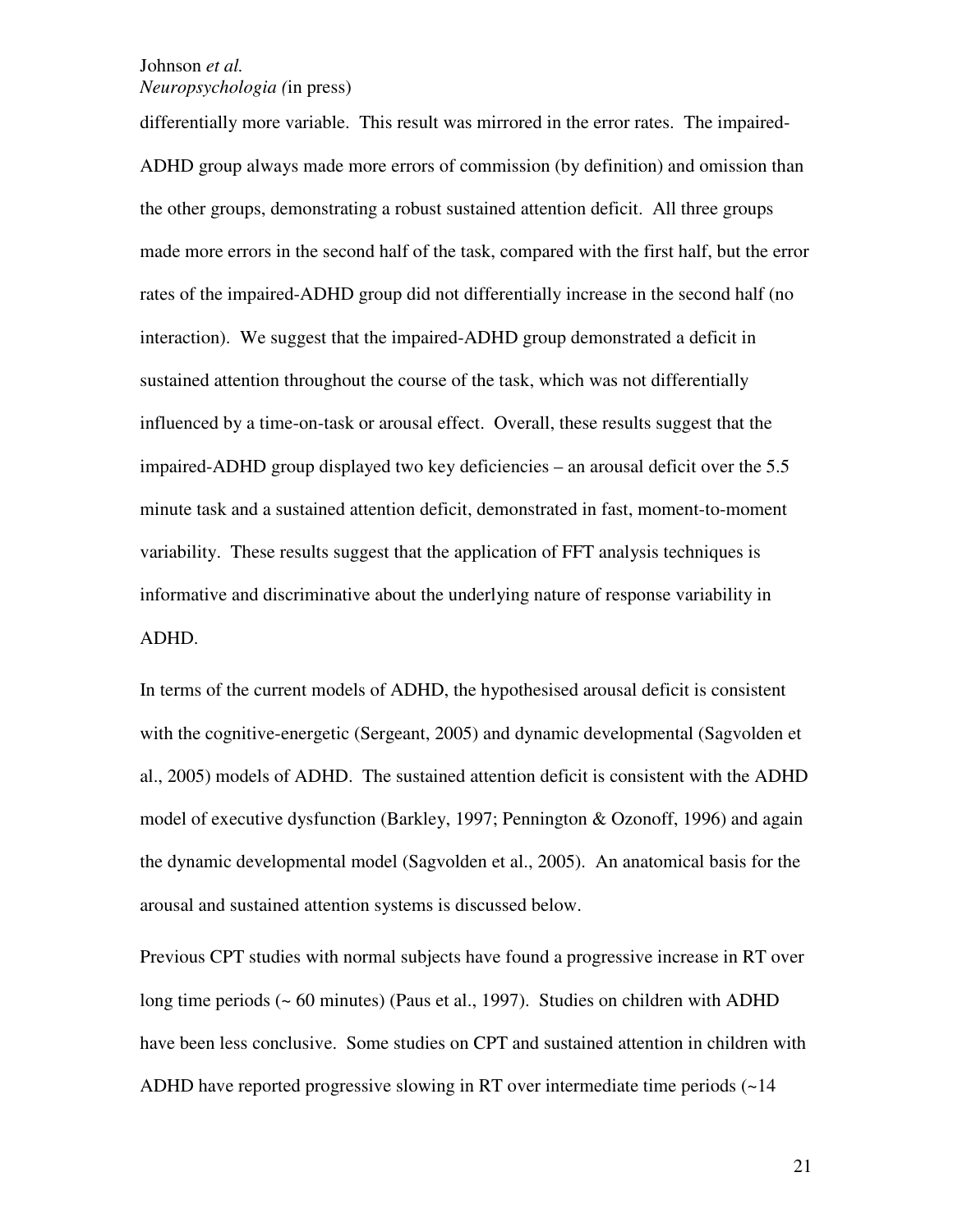minutes) (Epstein et al., 2003; Shallice et al., 2002) and some have found no change (Loo et al., 2003; van der Meere & Sergeant, 1988). In studies examining RTs over shorter testing periods (~5 minutes), differences in slow shifts in RT performance between ADHD and control children have either not been tested (Bellgrove, Hawi, Kirley et al., 2005; O'Connell et al., 2004) or have not been found (Heinrich et al., 2001). In the current study, reducing the heterogeneity of the ADHD group (through sub-division according to commission errors) allowed a clearer dissociation in performance of the ADHD groups over this shorter timeframe. The progressive slowing in RT by the impaired ADHD group may be due to a gradual decrease in arousal levels over the course of the 5.5 minute period. This would be consistent with a disruption to a lower-level arousal system, possibly involving the reticular formation, the noradrenergic locus coeruleus (Nigg, 2005) and/or the anterior cingulate (Critchley, Melmed, Featherstone, Mathias, & Dolan, 2002; Paus et al., 1997).

The traditional measures of mean and SD of RT blend the entire range of temporal characteristics of RT variability and so by their very nature do not allow a parcellation of temporally distinct forms of variability. The impaired-ADHD group was more variable in RT than the other groups and this variability increased differentially in the second half of the trial. This increased variability in RT (SD of RT) reflects a combination of the slowing in RT over the task and the increased fast-frequency trial-to-trial variability in RT of the impaired-ADHD group. The differential effect in the second half is likely a reflection of the low-frequency component.

The FFAUS measure reflects fast-frequency trial-to-trial variability without contamination by the low-frequency components (the slowing over time). The poor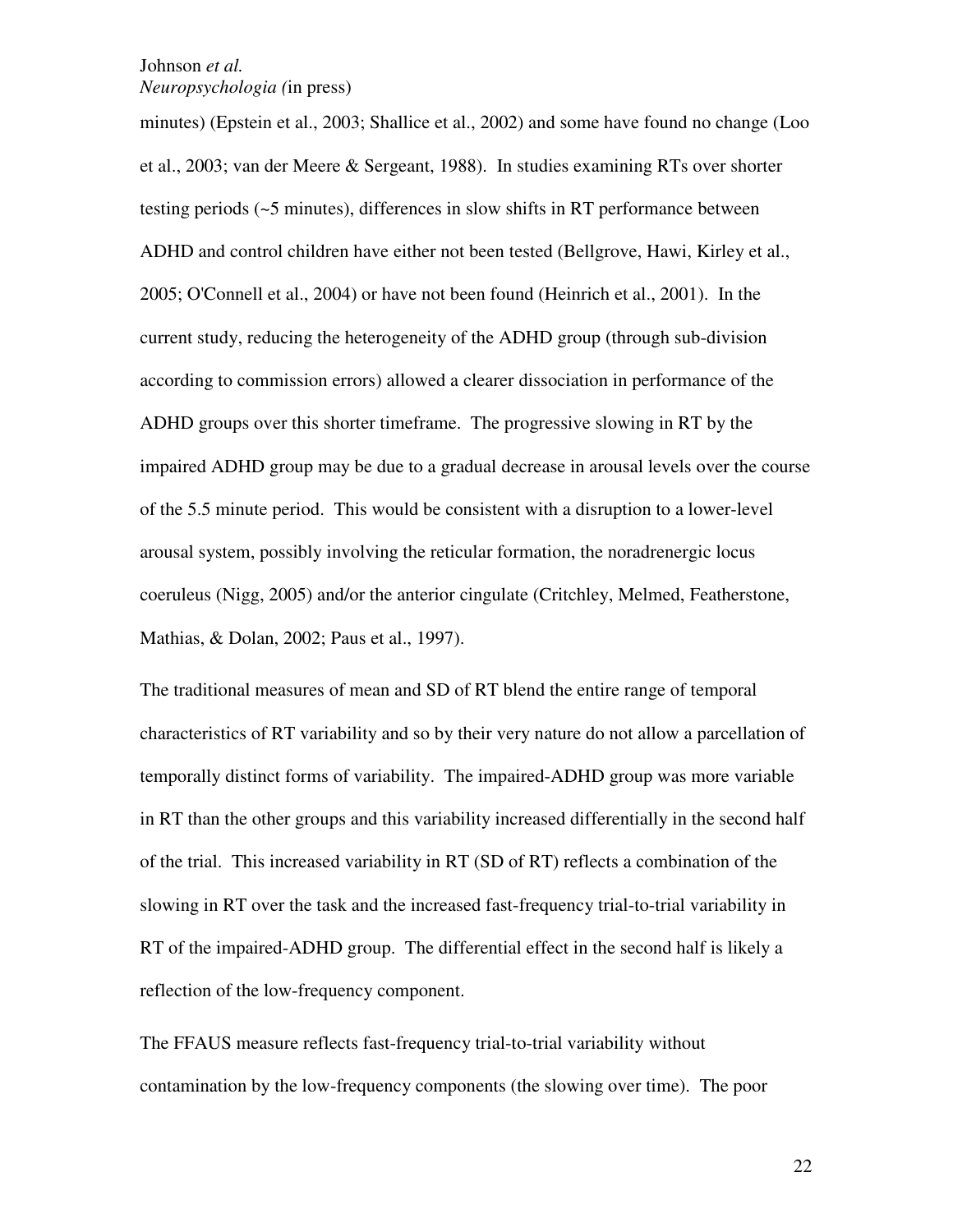performance of the impaired-ADHD group on the fast-frequency variability, commission and omission errors is suggestive of a loss of executive functional control, possibly involving the right hemisphere frontoparietal system (Robertson & Garavan, 2004), which may then be responsible for deficits in sustained attention (Bellgrove, Hawi, Kirley et al., 2005). All three groups increased their fast-frequency trial-to-trial variability over the course of the task. The lack of a differential change in RT and error rate performance in the impaired-ADHD group over the length of the SART suggests that delay-aversion and/or motivational difficulties were not differentially affecting this group. Sustained attention may operate over short time periods, for example at 0.05 Hz (20 seconds) for a self-paced task such as the CPT (Castellanos et al., 2005), or at 0.0772 Hz (13 seconds) for the response-cued SART. A deficit in sustained attention in the impaired-ADHD group may be related to a deficit in frontoparietal circuitry in ADHD (Silk et al., 2005; Sowell et al., 2003). Neuroimaging of children with ADHD performing this sustained attention test will help to clarify the exact areas of dysfunction. ADHD may therefore be associated with deficits in bottom-up (sub-cortical arousal) and top-down (fronto-parietal) systems that are necessary for cognitive control.

As hypothesised by Nigg and colleagues (Nigg et al., 2005), there was a large degree of overlap in the performance of the control and ADHD children. Sixty-two percent of the total ADHD group fell into the unimpaired-ADHD group and this group did not differ from the control group on any measure. ADHD children may present with similar clinical symptoms but may have deficits in different pathways in the brain (Castellanos et al., 2005). By sub-grouping according to a commission error rate, a deeper understanding of the nature of variability in ADHD was reached.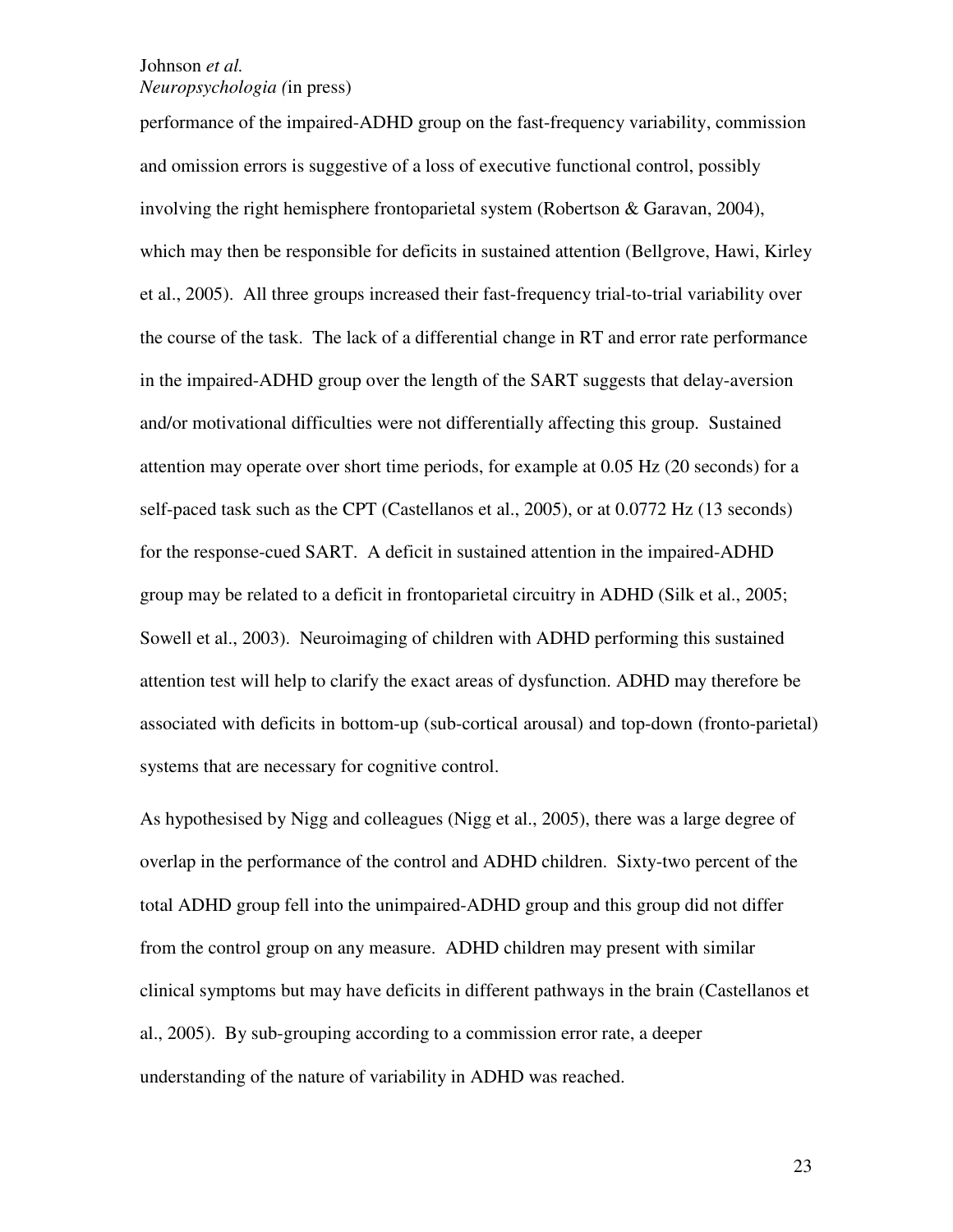In conclusion, the impaired-ADHD group showed a progressive increase in mean RT and increase in SD of RT over the course of the 5.5 minute SART, which we suggest is related to a deficit in arousal. This group also showed a consistently poor performance in fast-frequency variability in RT and in commission and omission error rates, which did not worsen differentially compared with the other two groups over the course of the task. These deficits may be due to particular difficulties in sustaining attention over much shorter time-periods and may be reflective of frontoparietal dysfunction.

# **Acknowledgements**

The work herein was supported by grants from the Irish Health Research Board, Science Foundation Ireland, Irish Higher Education Authority's Programme for Research in Third-Level Institutions (IHR) and the Australian National Health and Medical Research Council Howard Florey Centenary Fellowship (MAB). The authors would like to thank all the children and parents who took part in the study. Special thanks to Claire Waters, Aoife Dáibhis and Michael Daly.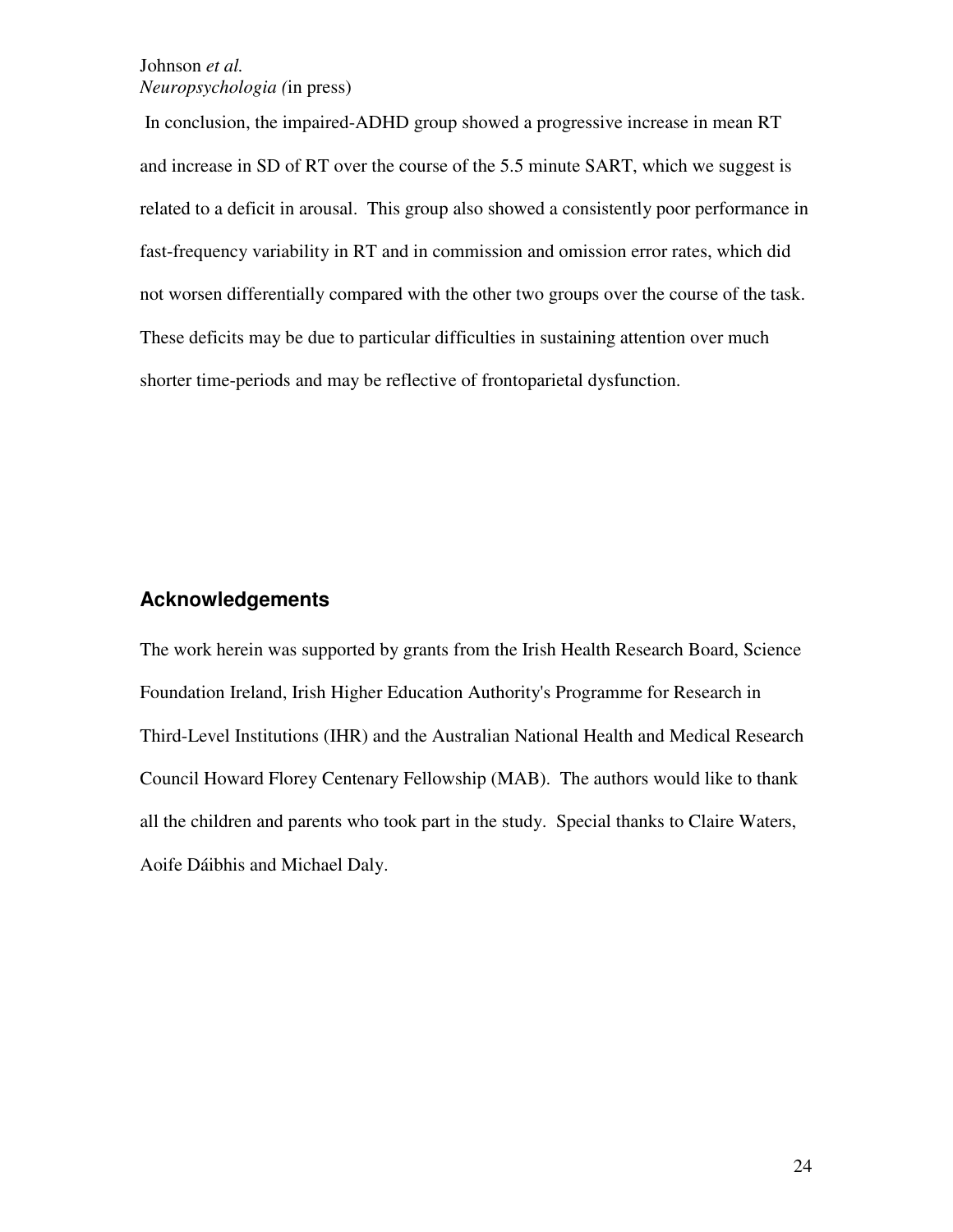# **References**

- American Psychiatric Association. (1995). *Diagnostic and Statistical Manual of Mental Disorders* (4 ed.). Washington, DC: American Psychiatric Association.
- Angold, A., Predergast, M., Cox, A., Harrington, R., Simonoff, E., & Rutter, M. (1995). The Child and Adolescent Psychiatric Assessment (CAPA). *Psychological Medicine, 25*, 739-753.
- Barkley, R. A. (1997). Behavioral Inhibition, Sustained Attention, and Executive Functions: Constructing a Unifying Theory of ADHD. *Psychological Bulletin, 121*(1), 65-94.
- Bellgrove, M. A., Hawi, Z., Kirley, A., Gill, M., & Robertson, I. H. (2005). Dissecting the attention deficit hyperactivity disorder (ADHD) phenotype: Sustained attention, response variability and spatial attentional asymmetries in relation to dopamine transporter (DAT1) genotype. *Neuropsychologia, 43*(13), 1847-1982.
- Bellgrove, M. A., Hawi, Z., Lowe, N., Kirley, A., Robertson, I. H., & Gill, M. (2005). DRD4 gene variants and sustained attention in attention deficit hyperactivity disorder (ADHD): effects of associated alleles at the VNTR and -521 SNP. *American Journal of Medical Genetics. Part B, Neuropsychiatric Genetics: the Official Publication of the International Society of Psychiatric Genetics, 136*(1), 81-86.
- Bellgrove, M. A., Hester, R., & Garavan, H. (2004). The functional neuroanatomical correlates of response variability: evidence from a response inhibition task. *Neuropsychologia, 42*(14), 1910-1916.
- Castellanos, F. X., Sonuga-Barke, E. J., Scheres, A., Di Martino, A., Hyde, C., & Walters, J. R. (2005). Varieties of Attention-Deficit/Hyperactivity Disorder-related intraindividual variability. *Biological Psychiatry, 57*(11), 1416-1423.
- Castellanos, F. X., & Tannock, R. (2002). Neuroscience of attention-deficit/hyperactivity disorder: the search for endophenotypes. *Nature Reviews Neuroscience, 3*(8), 617- 628.
- Conners, C. K. (1997). *Conners' rating scales revised: Technical manual*. New York: Multi-Health Systems Inc.
- Critchley, H. D., Melmed, R. N., Featherstone, R. N., Mathias, C. J., & Dolan, R. J. (2002). Volitional control of autonomic arousal: A functional magnetic resonance study. *NeuroImage, 16*, 909-919.
- Dockree, P. M., Kelly, S. P., Roche, R. A. P., Hogan, M. J., Reilly, R. B., & Robertson, I. H. (2004). Behavioural and physiological impairments of sustained attention after traumatic brain injury. *Cognitive Brain Research, 20*(3), 403-414.
- Epstein, J. N., Erkanli, A., Conners, C. K., Klaric, J., Costello, J. E., & Angold, A. (2003). Relations between Continuous Performance Test performance measures and ADHD behaviours. *Journal of Abnormal Child Psychology, 31*(5), 543-554.
- Heinrich, H., Moll, G. H., Dickhaus, H., Kolev, V., Yordanova, J., & Rothenberger, A. (2001). Time-on-task analysis using wavelet networks in an event-related potential study on attention-deficit hyperactivity disorder. *Clinical Neurophysiology, 112*(7), 1280-1287.
- Hollingshead, A. B. (1965). *Two-factor index of social position*. New Haven: Yale University Press.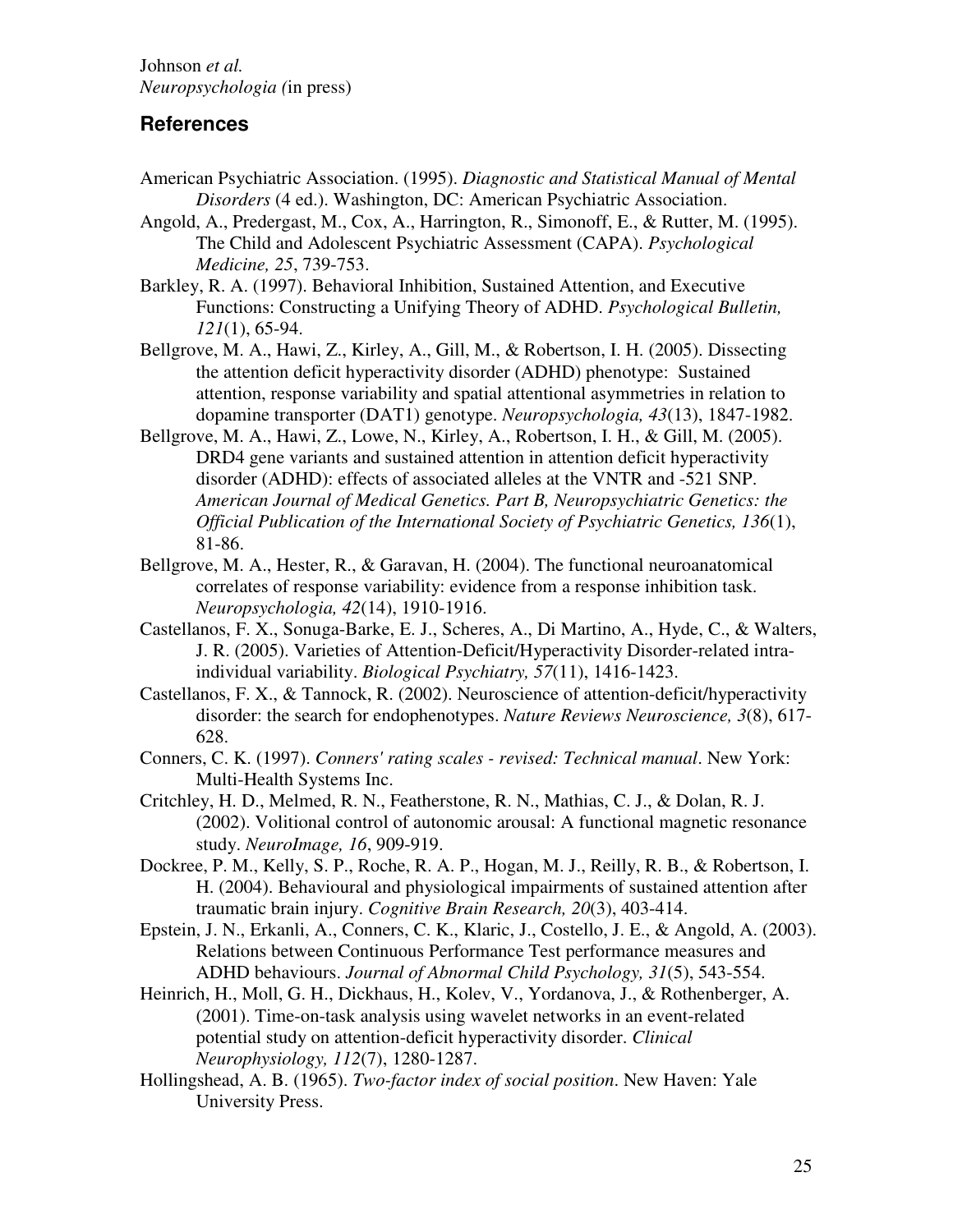- Hurks, P. P. M., Adam, J. J., Hendriksen, J. G. M., Vles, J. S. H., Feron, F. J. M., Kalff, A. C., Kroes, M., Steyaert, J., Crolla, I. F. A. M., van Zeben, T. M. C. B., & Jolles, J. (2005). Controlled visuomotor preparation deficits in Attention-Deficit/Hyperactivity Disorder. *Neuropsychology, 19*(1), 66-76.
- Kirley, A., Hawi, Z., Daly, G., McCarron, M., Mullins, C., Millar, N., Waldman, I., Fitzgerald, M., & Gill, M. (2002). Dopaminergic system genes in ADHD: toward a biological hypothesis. *Neuropsychopharmacology, 27*(4), 607-619.
- Kuntsi, J., & Stevenson, J. (2001). Psychological mechanisms in hyperactivity: II. The role of genetic factors. *Journal of Child Psychology and Psychiatry, 42*(2), 211- 219.
- Leth-Steensen, C., King Elbaz, Z., & Douglas, V. I. (2000). Mean response times, variability, and skew in the responding of ADHD children: a response time distributional approach. *Acta Psychologia, 104*, 167-190.
- Loo, S. K., Specter, E., Smolen, A., Hopfer, C., Teale, P. D., & Reite, M. L. (2003). Functional effects of the DAT1 polymorphism on EEG measures in ADHD. *Journal of the American Academy of Child and Adolescent Psychiatry, 42*(8), 986-993.
- Manly, T., Owen, A. M., McAvenue, L., Datta, A., Lewis, G. H., Scott, S. K., Rorden, C., Pickard, J., & Robertson, I. H. (2003). Enhancing the Sensitivity of a Sustained Attention Task to Frontal Damage: Convergent Clinical and Functional Imaging Evidence. *Neurocase, 9*(4), 340-349.
- Nigg, J. T. (2005). Neuropsychologic theory and findings in Attention-Deficit/Hyperactivity Disorder: The state of the field and salient challenges for the coming decade. *Biological Psychiatry, 57*, 1424-1435.
- Nigg, J. T., Willcutt, E. G., Doyle, A. E., & Sonuga-Barke, E. J. (2005). Causal heterogeneity in attention-deficit/hyperactivity disorder: do we need neuropsychologically impaired subgroups? *Biological Psychiatry, 57*, 1224-1230.
- O'Connell, R., G., Bellgrove, M. A., Dockree, P. M., & Robertson, I. H. (2004). Reduced electrodermal response to errors predicts poor sustained attention performance in attention deficit hyperactivity disorder. *Neuroreport, 15*(16), 2535-2538.
- Paus, T., Zatorre, R. J., Hofle, N., Caramanos, Z., Gotman, J., Petrides, M., & Evans, A. C. (1997). Time-Related Changes in Neural Systems Underlying Attention and Arousal During the Performance of an Auditory Vigilance Task. *Journal of Cognitive Neuroscience, 9*(3), 392-408.
- Pennington, B. F., & Ozonoff, S. (1996). Executive Functions and Developmental Psychopathology. *Journal of Child Psychology and Psychiatry, 37*(1), 51-87.
- Robertson, I. H., & Garavan, H. (2004). Vigilant attention. In M. S. Gazzaniga (Ed.), *The cognitive neurosciences* (3 ed., pp. 631-640). Cambridge: MIT Press.
- Robertson, I. H., Manly, T., Andrade, J., Baddeley, B. T., & Yiend, J. (1997). 'Oops!': performance correlates of everyday attentional failures in traumatic brain injured and normal subjects. *Neuropsychologia, 35*(6), 747-758.
- Sagvolden, T., Aase, H., Johansen, E. B., & Russell, V. A. (2005). A dynamic developmental theory of attention-deficit/hyperactivity disorder (ADHD) predominantly hyperactive/impulsive and combined subtypes. *Behavioral and Brain Sciences, 28*, 397-468.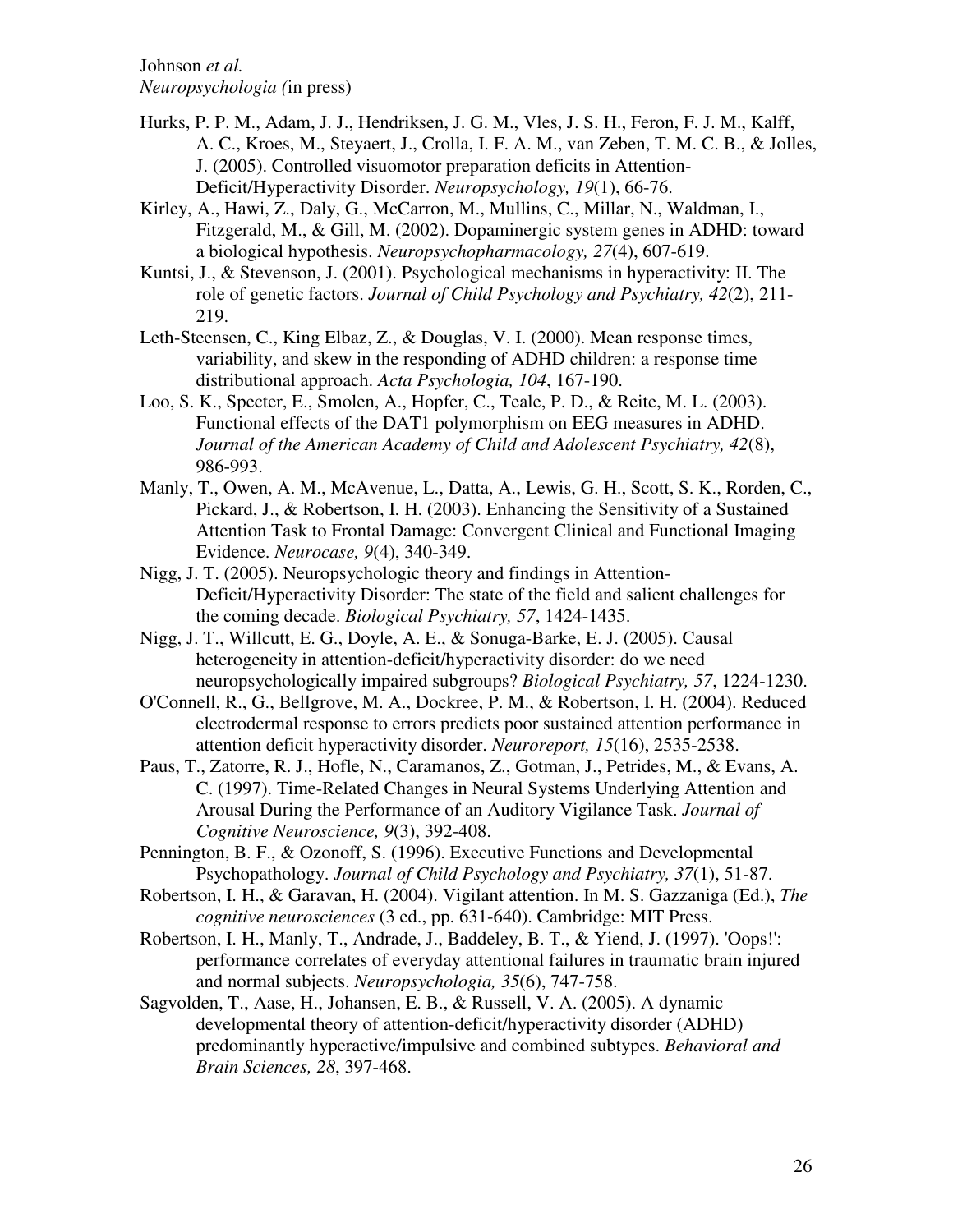- Sergeant, J. (2005). Modeling attention-deficit/hyperactivity disorder: a critical appraisal of the cognitive-energetic model. *Biological Psychiatry, 57*(11), 1248-1255.
- Shallice, T., Marzocchi, G. M., Coser, S., Del Savio, M., Meuter, R. F., & Rumiati, R. I. (2002). Executive function profile of children with attention deficit hyperactivity disorder. *Developmental Neuropsychology, 21*(1), 43-71.
- Silk, T., Vance, A., Rinehart, N. J., Egan, G. F., O'Boyle, M., Bradshaw, J., L., & Cunnington, R. (2005). Fronto-parietal activation in attention-deficit hyperactivity disorder, combined type: functional magnetic resonance imaging study. *The British Journal of Psychiatry, 187*, 282-283.
- Sowell, E. R., Thompson, P. M., Welcome, S. E., Henkenius, A. L., Toga, A. W., & Peterson, B. S. (2003). Cortical abnormalities in children and adolescents with attention-deficit hyperactivity disorder. *The Lancet, 362*(9397), 1699-1707.
- Stuss, D. T., Murphy, K. J., Binns, M. A., & Alexander, M. P. (2003). Staying on the job: the frontal lobes control individual performance variability. *Brain, 126*(Pt 11), 2363-2380.
- van der Meere, J., & Sergeant, J. (1988). Focused attention in pervasively hyperactive children. *Journal of Abnormal Child Psychology, 16*(6), 627-639.
- van der Meere, J., Shalev, R., Borger, N., & Gross-Tsur, V. (1995). Sustained attention, activation and MPH in ADHD: a research note. *Journal of Child Psychology and Psychiatry, 36*(4), 697-703.
- van der Meere, J., Wekking, E., & Sergeant, J. A. (1991). Sustained attention and pervasive hyperactivity. *Journal of Child Psychology and Psychiatry, 32*(2), 275- 284.
- Weschler, D. (1992). *WISC-III UK*. London: Harcourt Brace & Company.
- Willcutt, E. G., Doyle, A. E., Nigg, J. T., Faraone, S. V., & Pennington, B. F. (2005). Validity of the executive function theory of Attention-Deficit/Hyperactivity Disorder: A meta-analytic review. *Biological Psychiatry, 57*(11), 1336-1346.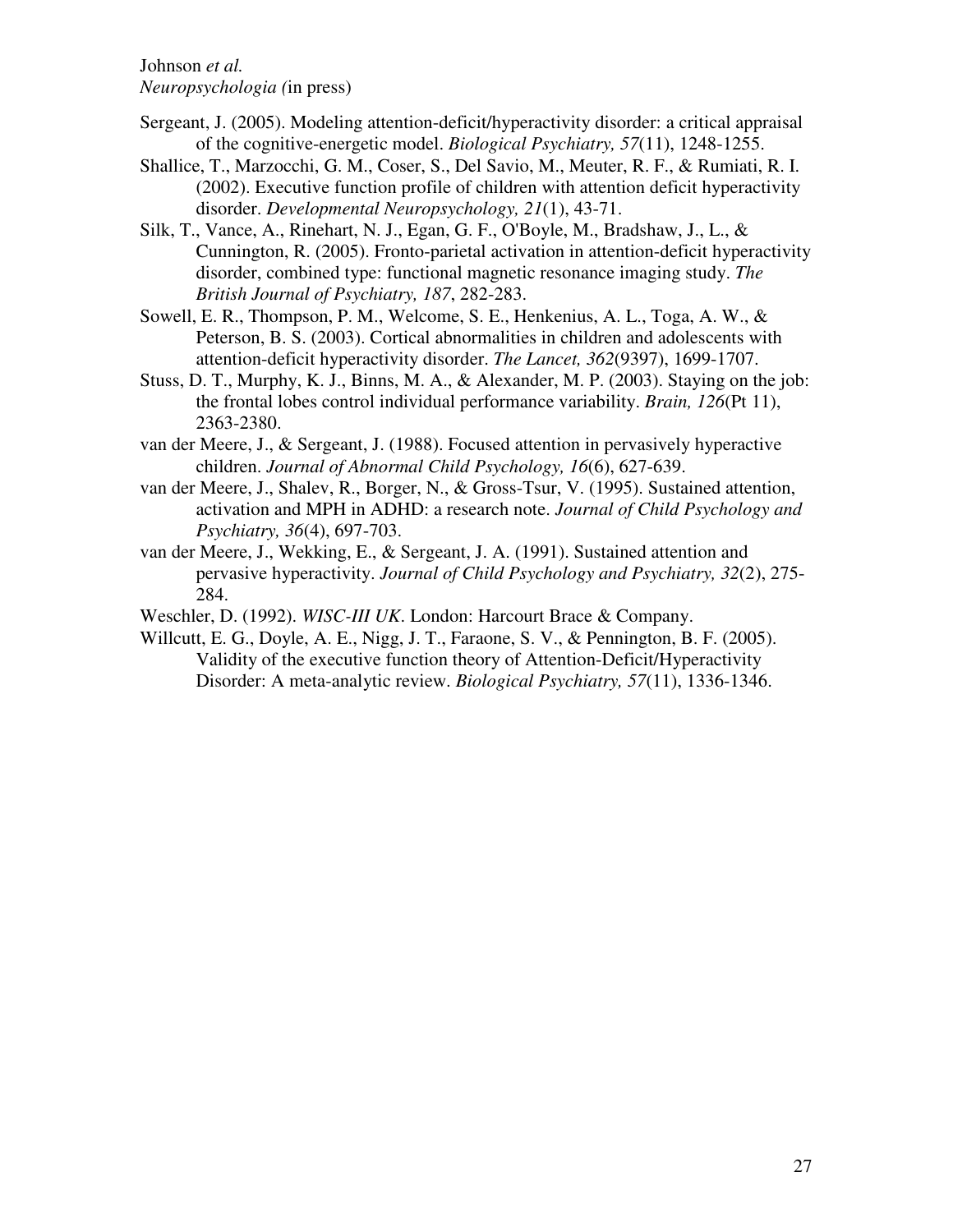Figure 1: Grand average of the fast Fourier transform (FFT) of the mean response time (RT) data on the fixed Sustained Attention to Response Task (SART) for each participant group. The Y axis represents the power of periodic changes in RT data. The X axis represents the different temporal frequencies, in Hertz (Hz). Three points are noted. (1.) A left-to-right downward slope along the X axis (1/f characteristic) was observed in the spectra for all groups. This was especially pronounced in the impaired-Attention Deficit Hyperactivity Disorder (ADHD) group. This characteristic represents a slow change in RT, as there is greater power at the lower temporal frequencies. (2). The FFT spectrum of the impaired-ADHD group was elevated on the Y axis along the entire frequency spectrum (X axis), in comparison with the unimpaired-ADHD and control averages. This represents increased variability of the impaired-ADHD group at all temporal frequencies. (3.) All groups showed a peak of activity around 0.0772 Hz (the Principle SART Peak (PSP)) (dotted line). This suggests that a particular pattern of response occurred at the same frequency (0.0772 Hz) often. Grand average spectra were calculated per group using the FFT function in MatLab 7.0 (The MathWorks, Natick, Massachusetts).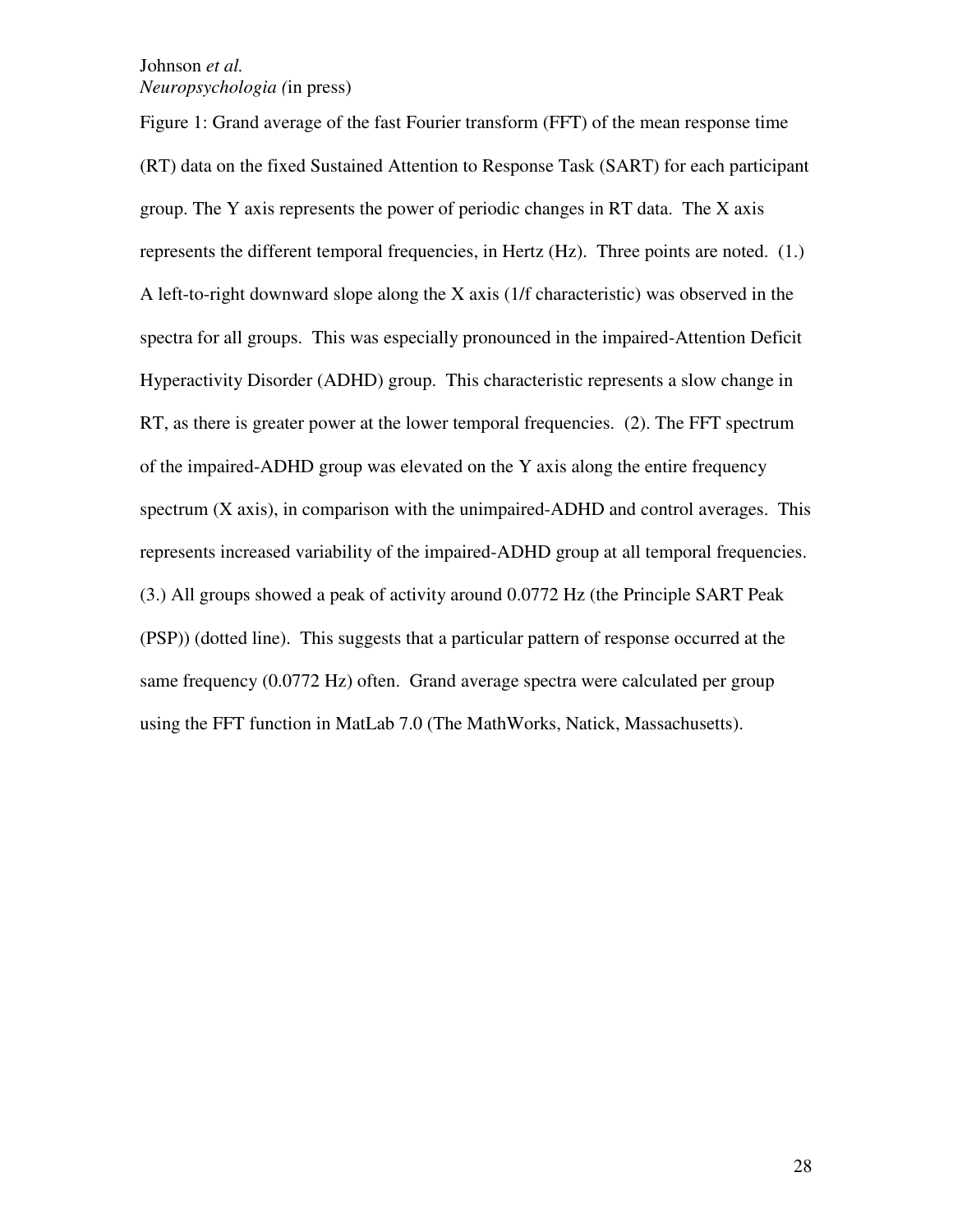Johnson *et al. Neuropsychologia (*in press)

# **Figure 1**

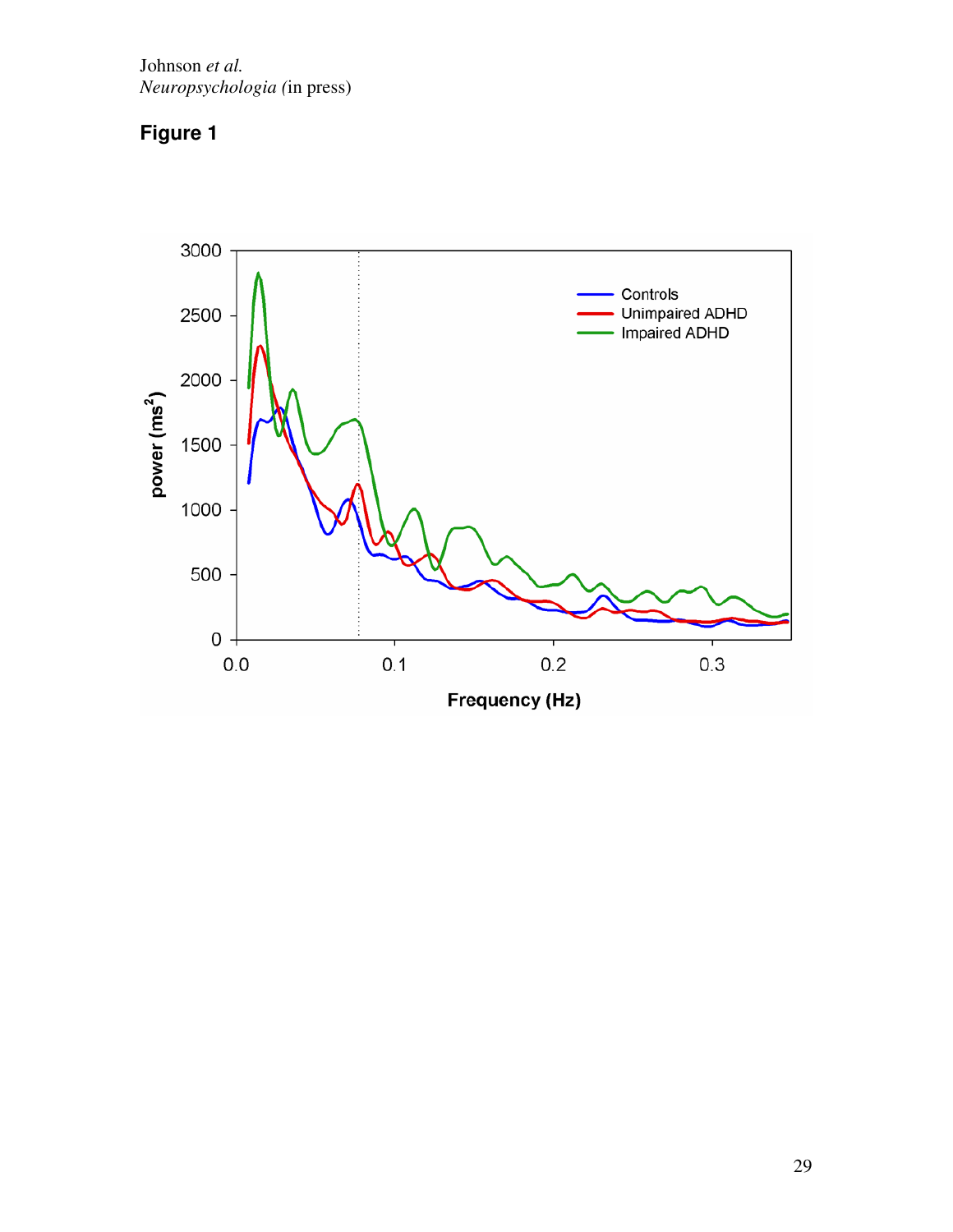Figure 2: Mean (2A) and standard deviation (2B) of response time scores (with standard errors) for each participant group for the first and second halves of the fixed version of the SART.

**Figure 2A** 

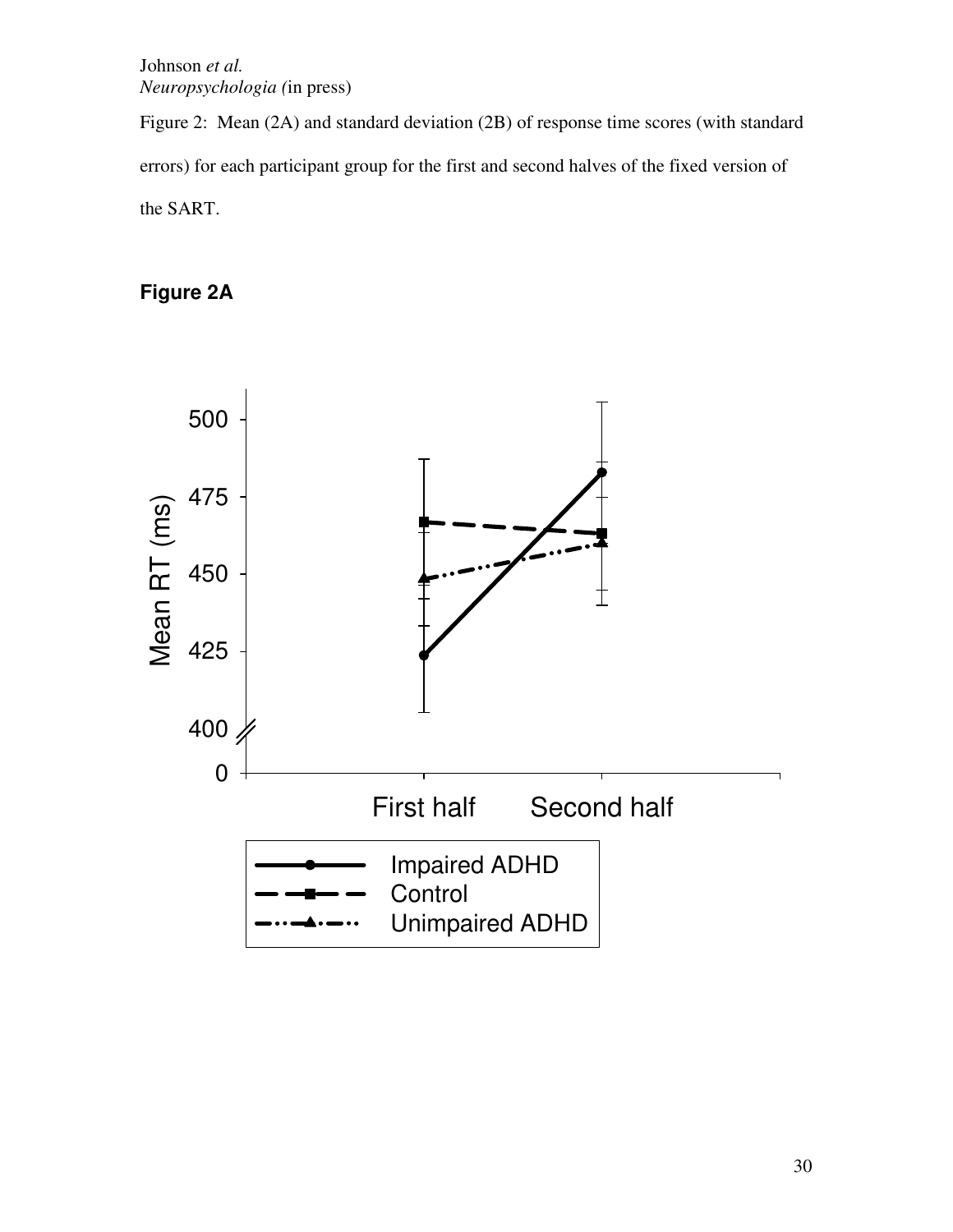Johnson *et al. Neuropsychologia (*in press)



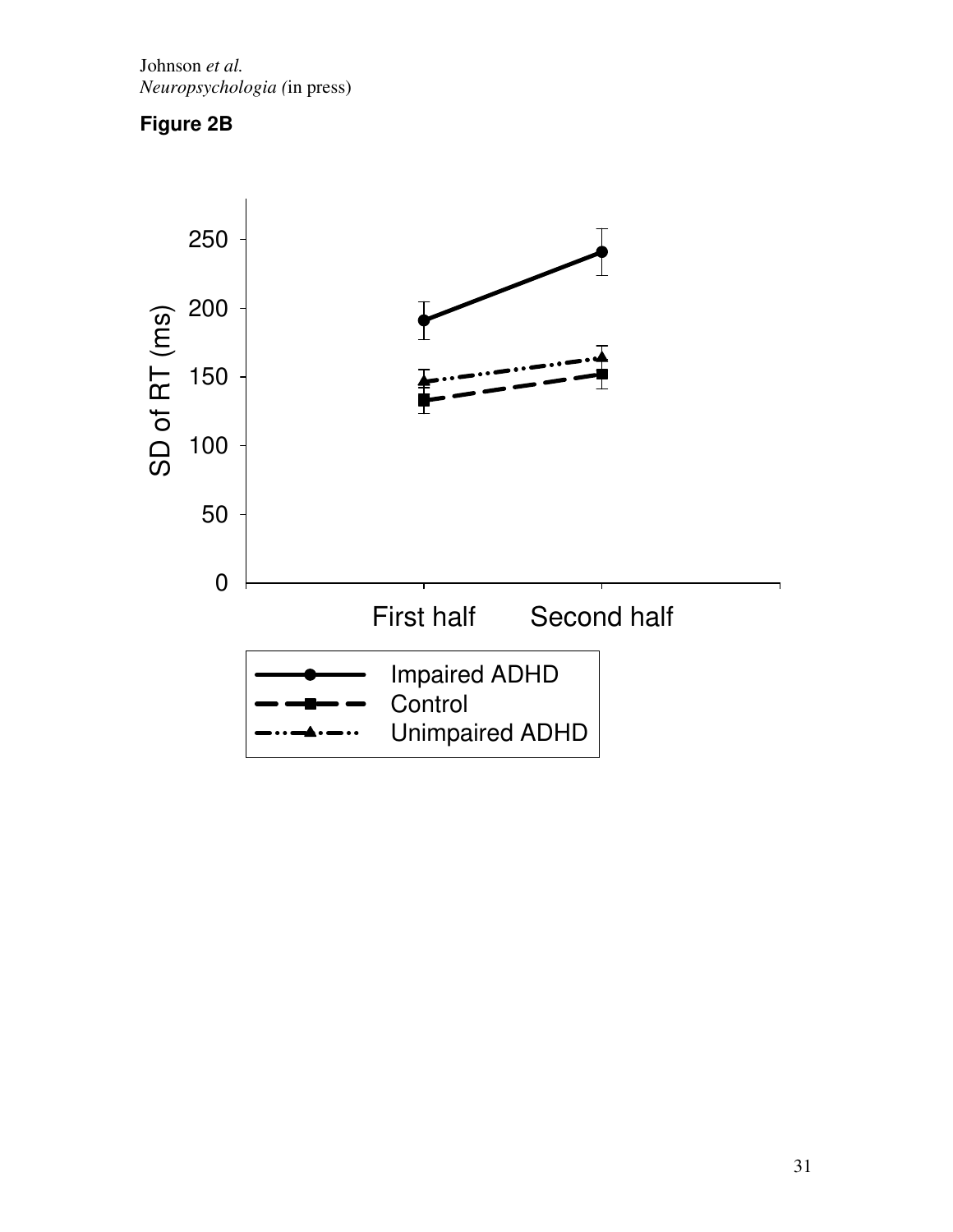Figure 3: Grand average of the fast Fourier transform of the mean response time for each half of the fixed SART task, for the impaired-ADHD group (3A), the unimpaired-ADHD group (3B) and the control group (3C). Note that the principle SART peak (PSP) varies around 0.0772 Hz (dotted line) for the impaired-ADHD and control groups. The unimpaired-ADHD group's PSP falls directly on 0.0772 Hz for each half.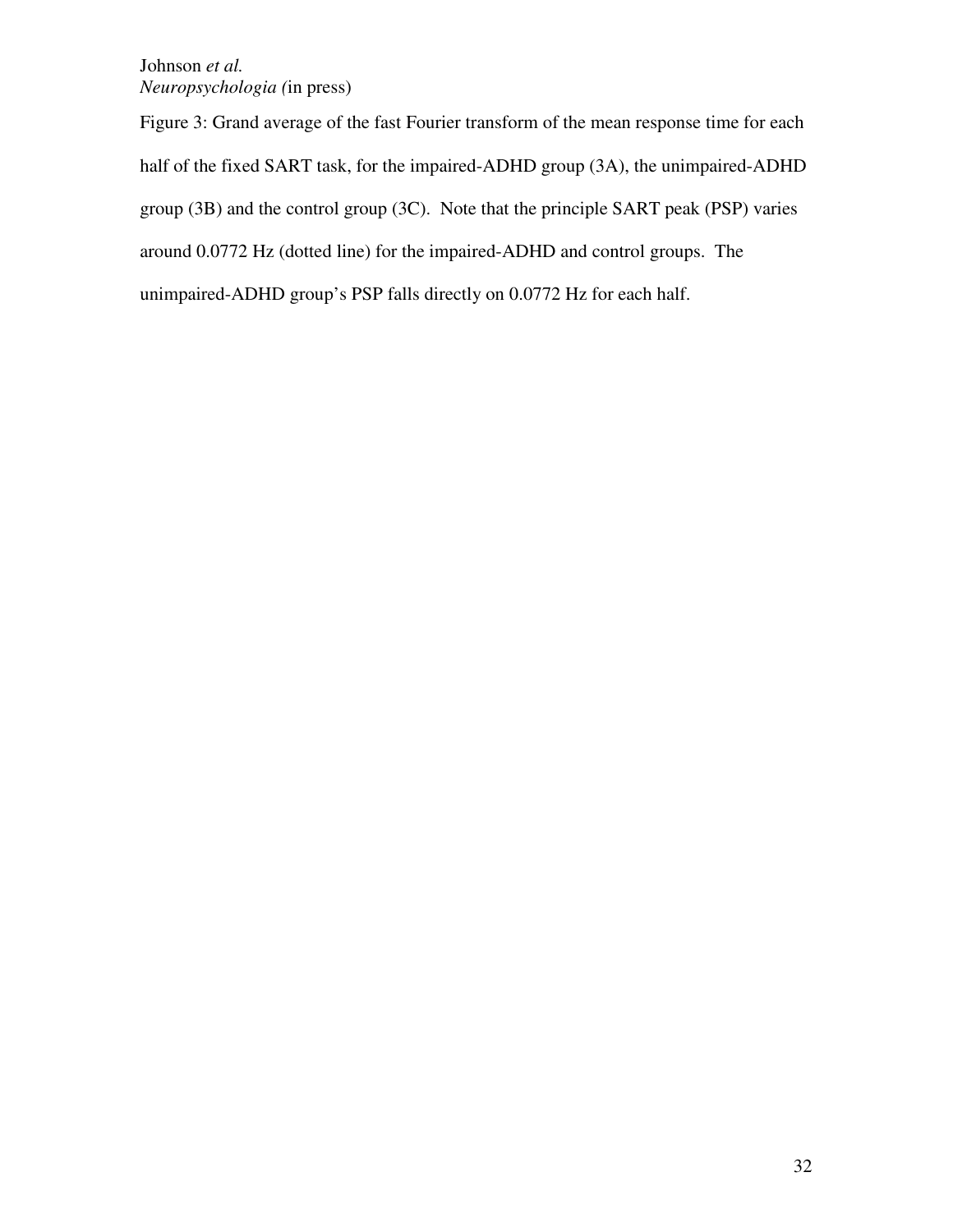Johnson *et al. Neuropsychologia (*in press)



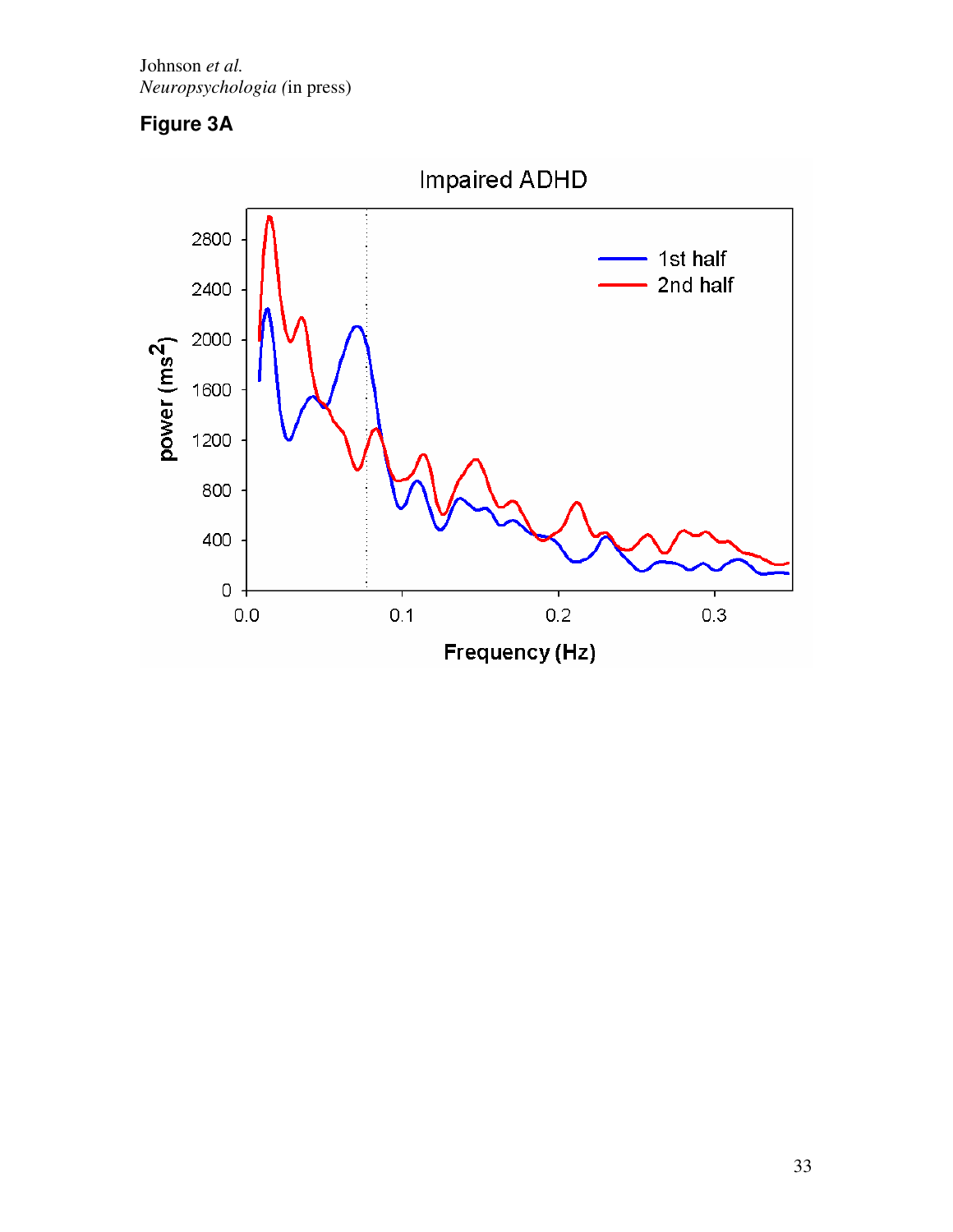Johnson *et al. Neuropsychologia (*in press)



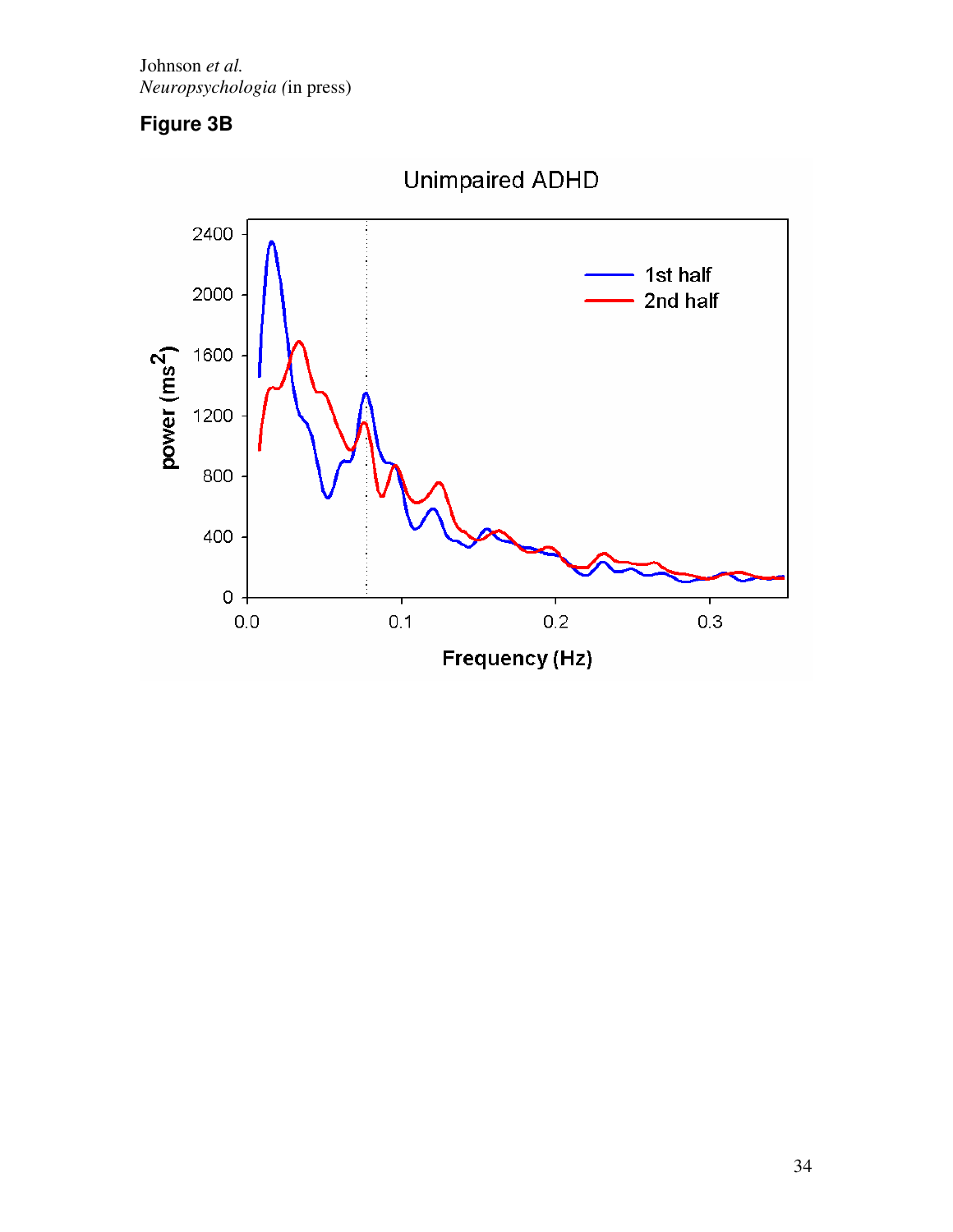Johnson *et al. Neuropsychologia (*in press)



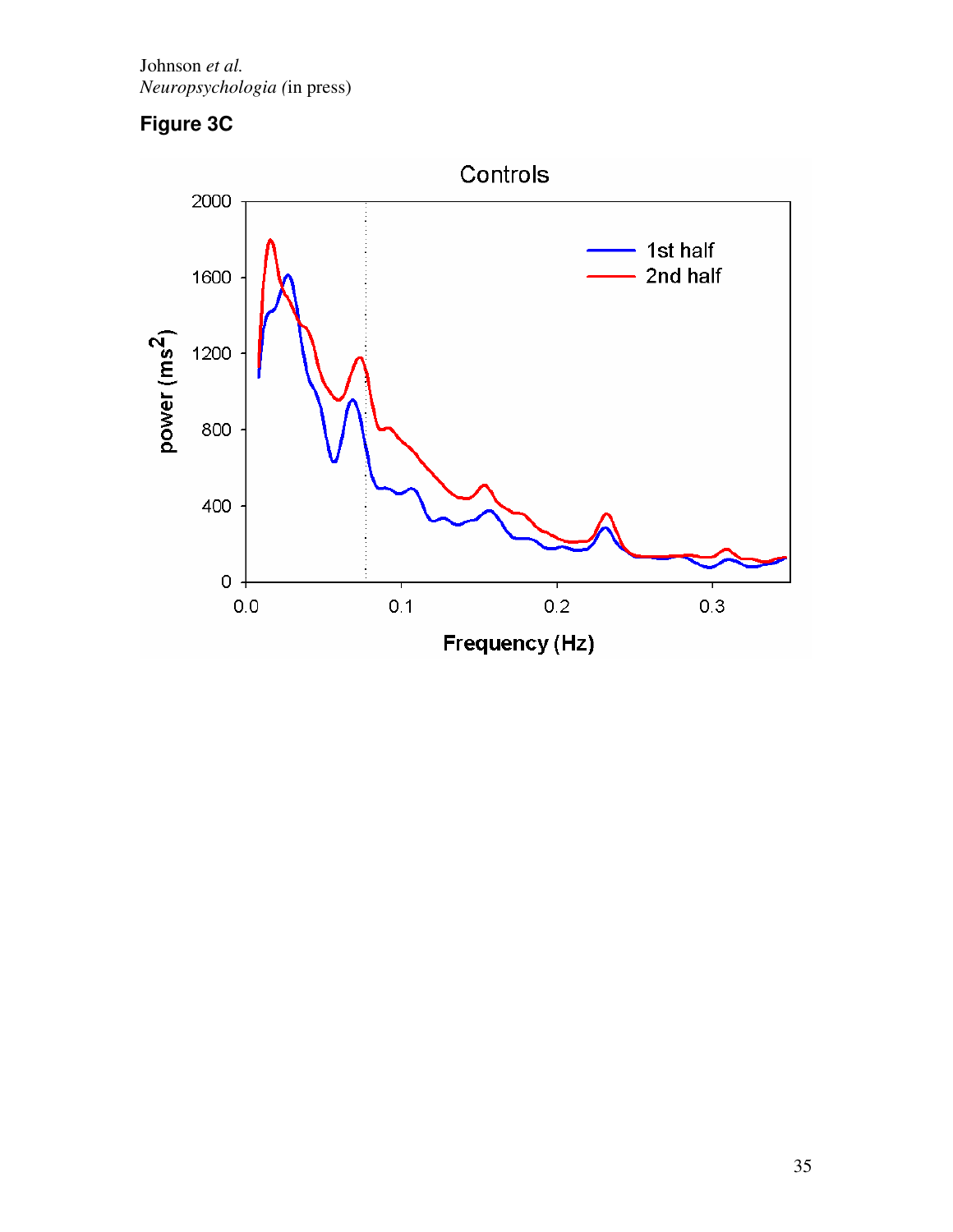Figure 4: Mean (4A) and standard variation (4B) in response time scores (with standard errors) for each participant group for each digit for the first and second halves of the fixed version of the SART.

# **Figure 4A**

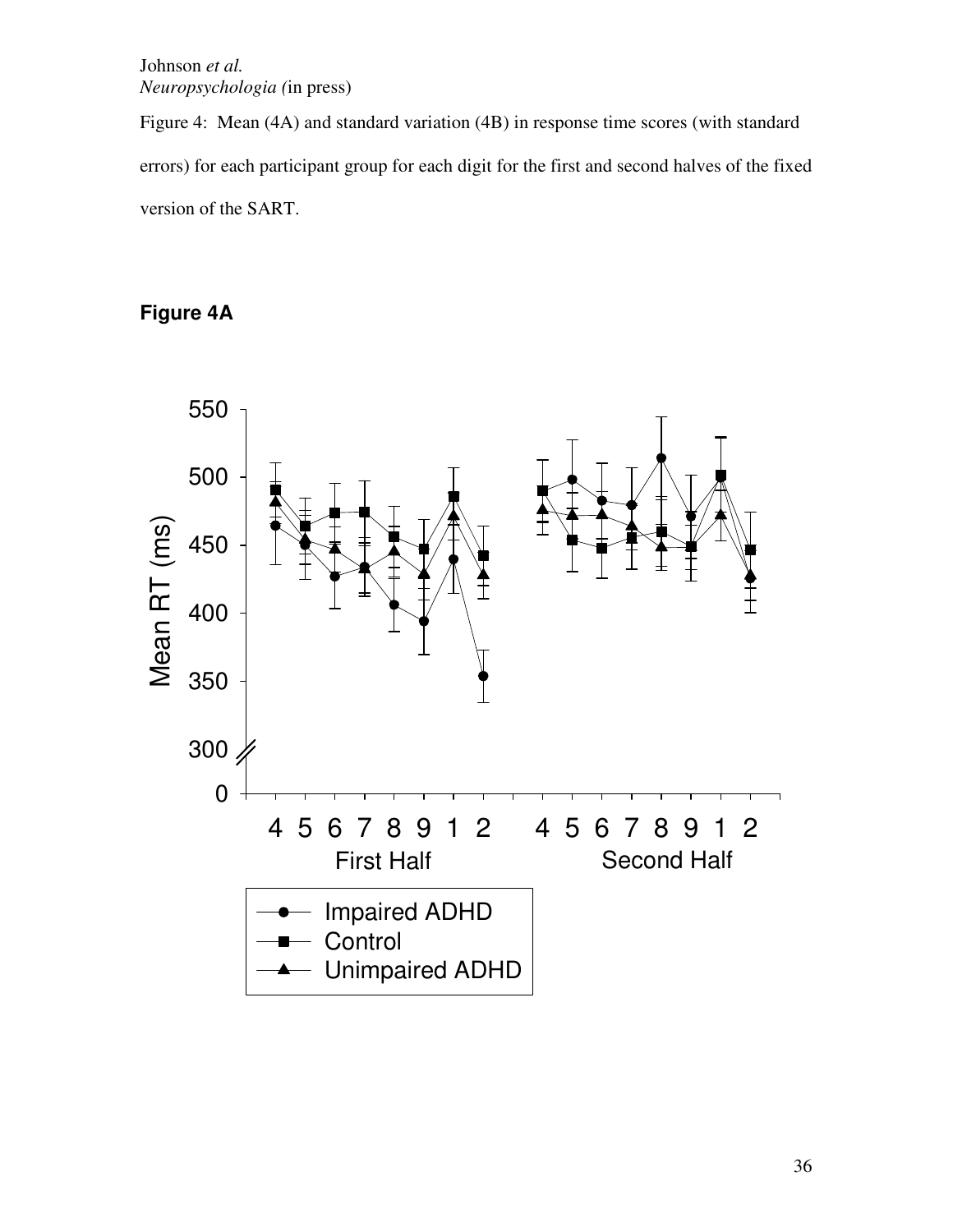Johnson *et al. Neuropsychologia (*in press)